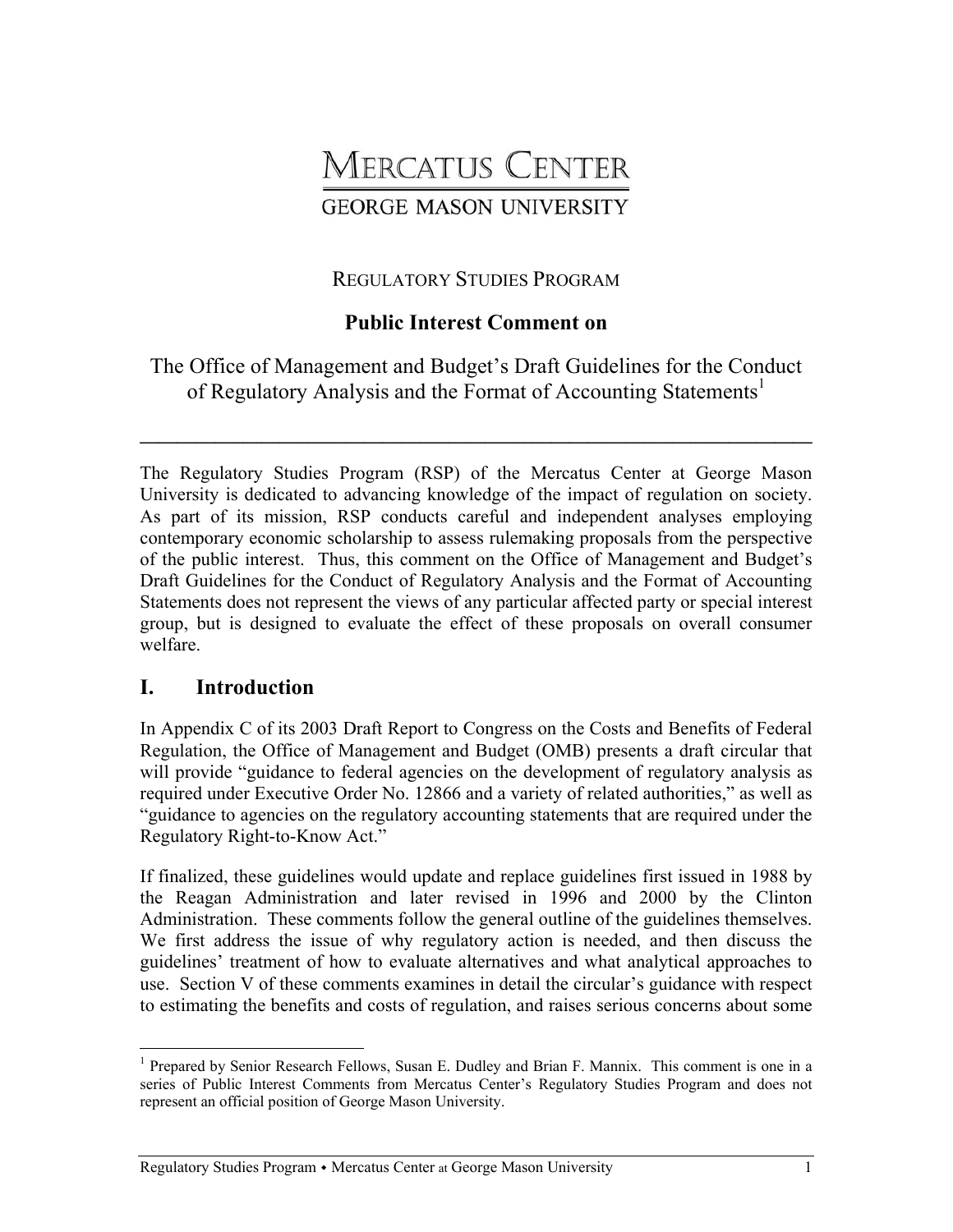of the recommended techniques. Section VI briefly reviews the format for agencies' annual accounting statements on the benefits and costs of regulations issued during a year, and Section VII concludes the comment with recommendations for improvement.

# **II. Why Regulatory Action is Needed**

The circular instructs federal agencies that "before proceeding with a regulatory action, you must demonstrate that the proposed action is necessary." (68 FR 5514) It goes on to clarify that, "this means that you should try to explain whether the action is intended to address a significant market failure or to meet some other compelling public need such as improving governmental processes or promoting distributional fairness, privacy, or personal freedom." (68 FR 5514)

## **A. Market failures or other social purpose**

While the draft circular is careful to say that, when correcting a significant market failure, "you should show that a government intervention is likely to do more good than harm;" it appears less demanding of "other justifications." (68 FR 5514)

Moreover, the "other justifications" for regulation are unclear. OMB should clarify, in particular, what it means by "promoting privacy and personal freedom," since regulation is more commonly viewed as restricting personal freedoms. If this phrase refers to specific circumstances, the guidelines should be more direct, and should also recognize explicitly that promoting freedom for one group likely restricts the freedom of another, and should provide guidance as to how to address those tradeoffs.

In the introduction to the guidance (68 FR 5513), the circular explains why analysis of proposed regulatory actions is needed. While this explanation is important, it focuses exclusively on examining benefits and costs without explicitly discussing the importance of examining whether there is any reason to believe that regulatory action will be superior to market outcomes. In the absence of a market failure—and one that is plausibly larger than the well-known and unavoidable regulatory failures—there is no reason even to undertake a benefit-cost analysis.

One reason this threshold step is important is the "Planner's Paradox"—the tendency of planned solutions to appear superior to unplanned market solutions in any forecasting model or benefit-cost analysis. This is because both the plan (the proposed regulation) and the supporting analysis are prepared with the same set of data, assumptions, biases, and understandings of the way the world works. Indeed, the planned solution is generally designed to "fix" the problems identified in the analysis; therefore the analysis will necessarily make the plan look better than the alternative. All of the problems with the planned solution—the data, assumptions, biases, and understandings that turn out to be wrong—are invisible to the analyst.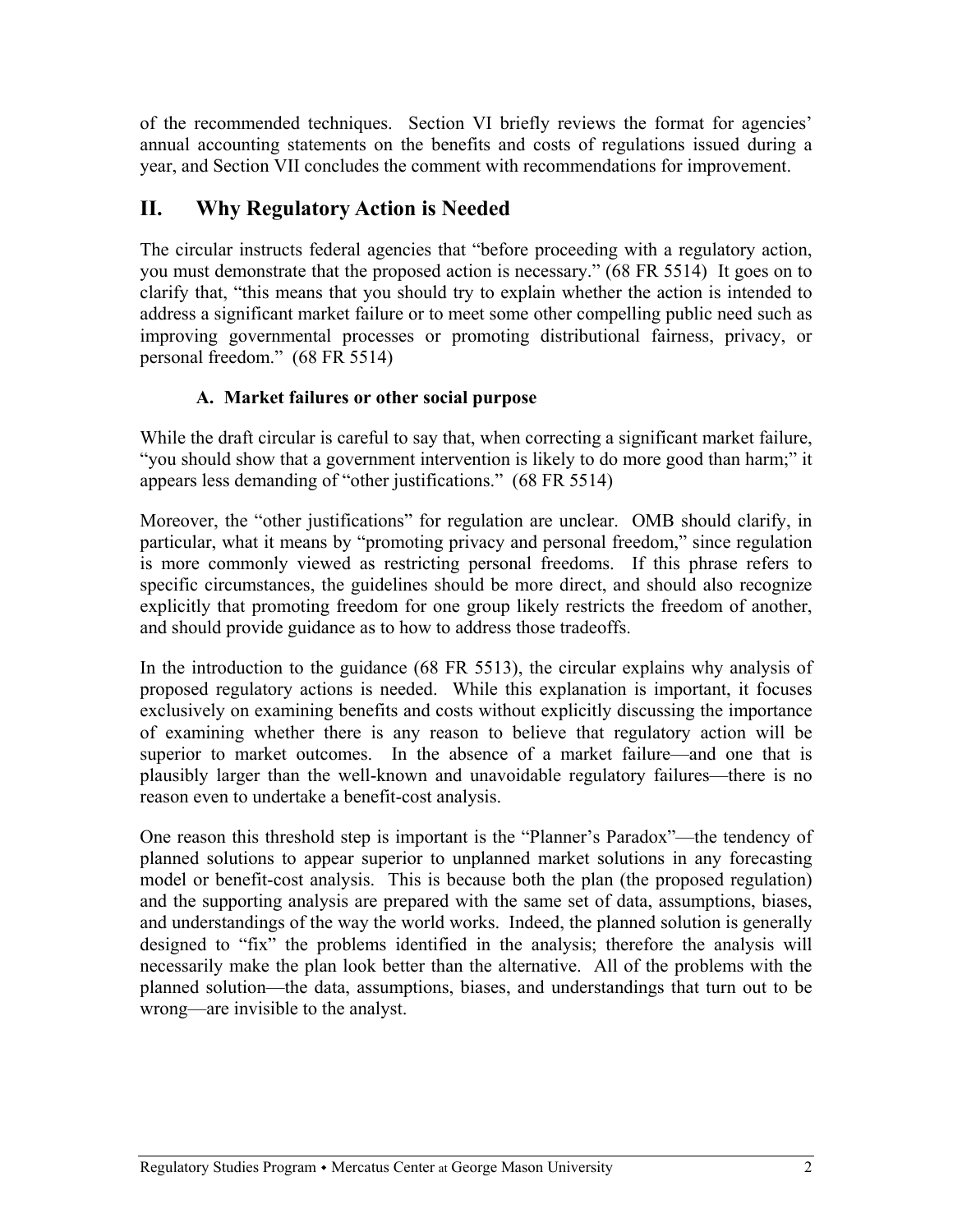An example of the Planner's Paradox is the analysis of appliance efficiency standards issued by the Energy Department.<sup>2</sup> DOE calculates what the "optimum" appliance looks like, and compares it to what consumers actually buy. It attributes the difference, not to errors on the part of the analyst, but to errors on the part of the consumer! Even without any market failure, the benefit-cost analysis appears to demonstrate that DOE knows what is best for the consumer. The underlying reason is that, simply by undertaking a benefit-cost analysis, the Department *assumes* that it knows what is best. In fact, however, the government is simply substituting its own preferences for consumers' preferences. We know that this should produce negative net benefits (because consumers are the best judges of their own welfare), but the analysis shows otherwise because it is so difficult for an agency to separate the analysis from its own policy choices.<sup>3</sup>

The Planner's Paradox is related to the Winner's Curse, a well-known affliction of offshore oil leases and other auctions. Given a limited data set and wide uncertainty about the value of a particular oil lease, the highest bidder is likely to be one that has been overly optimistic and has erred on the high side in estimating its value. Since oil leases are awarded to the highest bidder, the winner is likely to lose money on the lease; hence, the winner's curse. But markets correct for this problem. Sophisticated bidders learn to discount their own analysis and correct for the effect of the winner's curse (and unsophisticated bidders eventually disappear). In government regulation, however, no such correction ever takes place. Agencies continue to fall into the Planner's Paradox and make overly optimistic assumptions about their own ability to forecast the future.

For this reason OMB's guidance needs to stress the comparative analysis of market failure and regulatory failure, and not simply rely on the results of benefit-cost analysis to justify regulatory interventions. And OMB, in its general guidance and in its review of regulatory analyses, should make efforts to penetrate false assurances that are inherent in the planner's analysis of his own plan.

#### **B. Inadequate or asymmetric information**

The draft guidelines provide a careful discussion of possible "market failures" that could justify regulatory intervention in private decisions. The discussion of inadequate or asymmetric information, however, should include more caveats about the dangers of regulating based on "inadequate information." Information is never perfect or symmetrical, and the draft does recognize this.<sup>4</sup> However, previous guidelines were more

 $\overline{a}$  $2$  The phrase, "Planner's Paradox," was coined by one of us, Brian Mannix, at OIRA when reviewing an early analysis of DOE's appliance efficiency standards in the early 1980's.

<sup>&</sup>lt;sup>3</sup> Also see the Mercatus Center's Public Interest Comments on appliance efficiency standards (clothes washers and air conditioners, 2000) and CAFE standards (2003), available at www.Mercatus.org and www.RegRadar.org.

<sup>&</sup>lt;sup>4</sup> For a good discussion of the optimal level of information in product markets, see Beales, Craswell, and Salop, "The Efficient Regulation of Consumer Information," *Journal of Law and Economics,* vol. XXIV (December 1981). (In particular, see pages 503, 533-534.)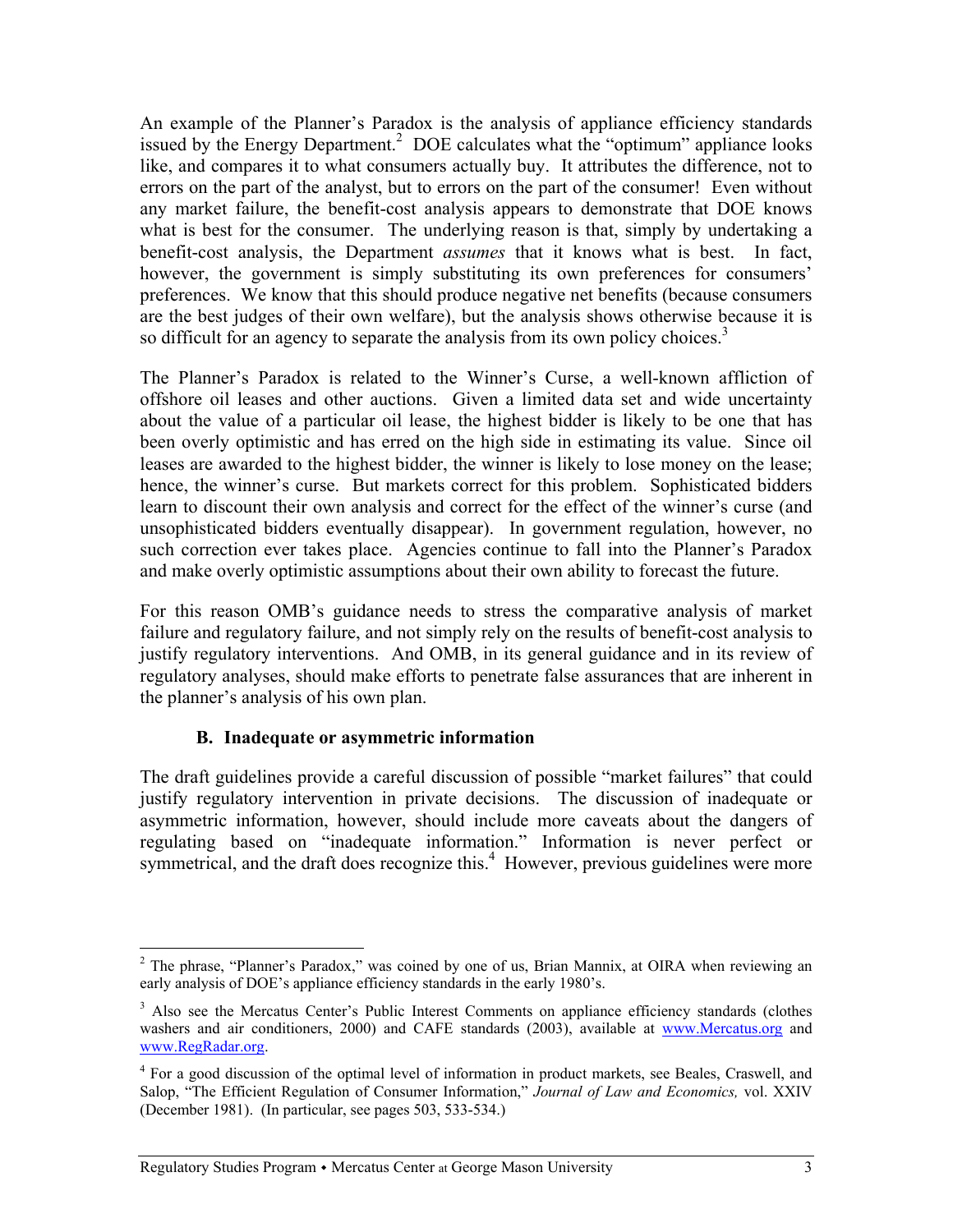explicit in observing that "attempts to regulate information are as likely to make things worse as to make them better."<sup>5</sup> Why does this draft reduce this emphasis?

The draft circular also states:

 $\overline{a}$ 

In the case of uncertain information about low-probability high-consequence events, markets may underreact or overreact depending on the rules-of-thumb and other mental assumptions that people use to cope with difficult issues. Regulators should be aware of such mental quirks and not adopt policies based on a misunderstanding of the underlying reality.

OMB should provide support for this statement. There is academic literature that supports the notion that individuals sometimes behave in ways that an observer might call "irrational."<sup>6</sup> Surveys of stated preferences, or rankings of risk priorities, for example, often do not reflect expert evaluations of risks, and furthermore are internally inconsistent. However, it is not clear that *markets* underreact or overreact, as the draft paragraph suggests. Rather, markets tend to correct for irrational individual behavior. Indeed, what may appear to be irrational may actually reflect a difference in individual tastes and preferences or tolerance for risk. For example, if one potential home buyer is concerned about a low-probability high-consequence event like another terrorist attack in Washington, DC, she may choose not to purchase a home in the city. Other buyers may make a different choice. If enough buyers are concerned, the price of homes in Washington may decline, while the price of homes in more remote suburbs may increase. Because this market outcome is based upon the collective wisdom of all potential buyers and sellers with varying preferences, it is not realistic to assume that regulators have better information as to buyer and seller preferences and demands. In contrast to markets, regulators tend to exaggerate people's misconceptions about risks.<sup>7</sup>

It is well established that markets can aggregate information and individual judgments to produce an outcome that is superior to what any individual could arrive at; in contrast, regulated solutions choose a few people to make a decision and impose their judgment on everyone else, under penalty of law. Such regulated solutions prevent people from exercise their own judgments to satisfy individual tastes. If individuals are subject to "mental quirks" and "misunderstanding of the underlying reality," that argues strongly for rejecting a regulatory intervention in favor of a market solution. Too often, federal

<sup>5</sup> Regulatory Impact Analysis Guidelines, 1988. Available in annual *Regulatory Program of the United States Government*, various years.

<sup>6</sup> For example, see Kip Viscusi. "Alarmist Decisions with Divergent Risk Information," *The Economic Journal*, 107 (November 1997) 1657-1670 and Daniel Kahneman, Ilana Ritov, and David Schkade, "Economic Preferences or Attitude Expressions?: An Analysis of Dollar Responses to Public Issues," in *Journal of Risk and Uncertainty,* 19:1-3; 203-235 (1999).

<sup>7</sup> U.S. Environmental Protection Agency. *Unfinished Business: A Comparative Assessment of Environmental Problems.* February 1987. EPA ranked its regulated activities according to the risks they posed to human health and the environment. It found that the activities that commanded the largest share of federal resources and public dollars were not the ones that posed the greatest risk. On the other hand, it turned out that the allocation of resources tracked public perception of risks very well.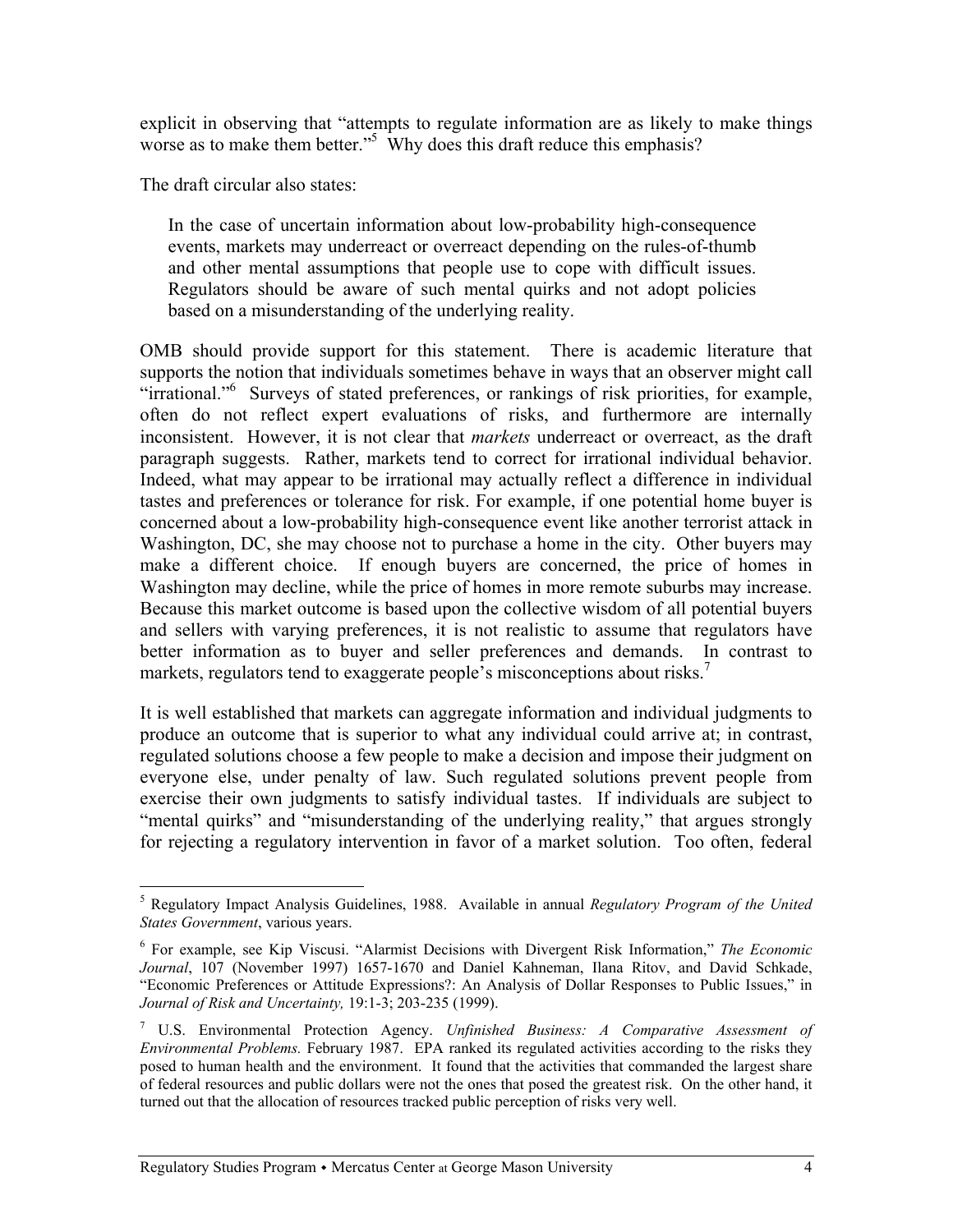regulators simply assume they know more than everyone else, and try to pass off that assumption as an "information asymmetry."

#### **C. Regulation at the federal level**

The draft circular requires agencies to show that regulation at the federal level is the best way to solve a problem, but does not provide clear enough guidelines. The circular should make clear that regulation at the federal level is appropriate where (1) rights of national citizenship or (2) considerations of interstate commerce are involved. It should state clearly that "because demands among localities for different governmental services differ and because competition among governmental units for taxpayers and citizens may encourage efficient regulation, the smallest unit of government capable of correcting the market failure should be chosen."<sup>8</sup>

Judgments about when the federal interest justifies preemption of state and local authority are generally made in Congress. Absent a clear statement by Congress, however, OMB should be very reluctant to permit a regulatory agency to use a federal administrative proceeding to preempt the prerogatives of the states.

The circular also suggests that

The role of federal regulation in facilitating U.S. participation in global markets should also be considered. Harmonization of U.S. and international rules may require a strong Federal regulatory role. Concerns that new U.S. rules could act as non-tariff barriers to imported goods should be evaluated carefully. (68 FR 5515)

The last sentence in the quote above is correct; agencies, and OMB, should evaluate carefully whether proposed rules would constitute a non-tariff trade barrier. This evaluation should not simply focus on fairness to foreign producers and the effect on U.S. trade policy, however; the primary consideration should be on the potential harm to U.S. consumers.

In both cases—proposed rules that erect potential barriers to trade, and those that claim to promote trade through "harmonization"—there is a danger that the underlying motivation for the regulation is anti-competitive. Agencies and OMB should examine such proposals in the same skeptical light that it applies to economic regulation.<sup>9</sup>

In general, harmonization is a weak justification for mandatory rules. If harmonization is worth achieving, it can often be done with voluntary standards. And even harmonized legal standards need not be federal; the Uniform Commercial Code is a venerable example of harmonized state laws. Furthermore, harmonization is not necessarily beneficial to the United States. Harmonizing to the wrong standards can hurt consumers.

<sup>8</sup> Regulatory Impact Analysis Guidelines (1988).

<sup>&</sup>lt;sup>9</sup> See next section.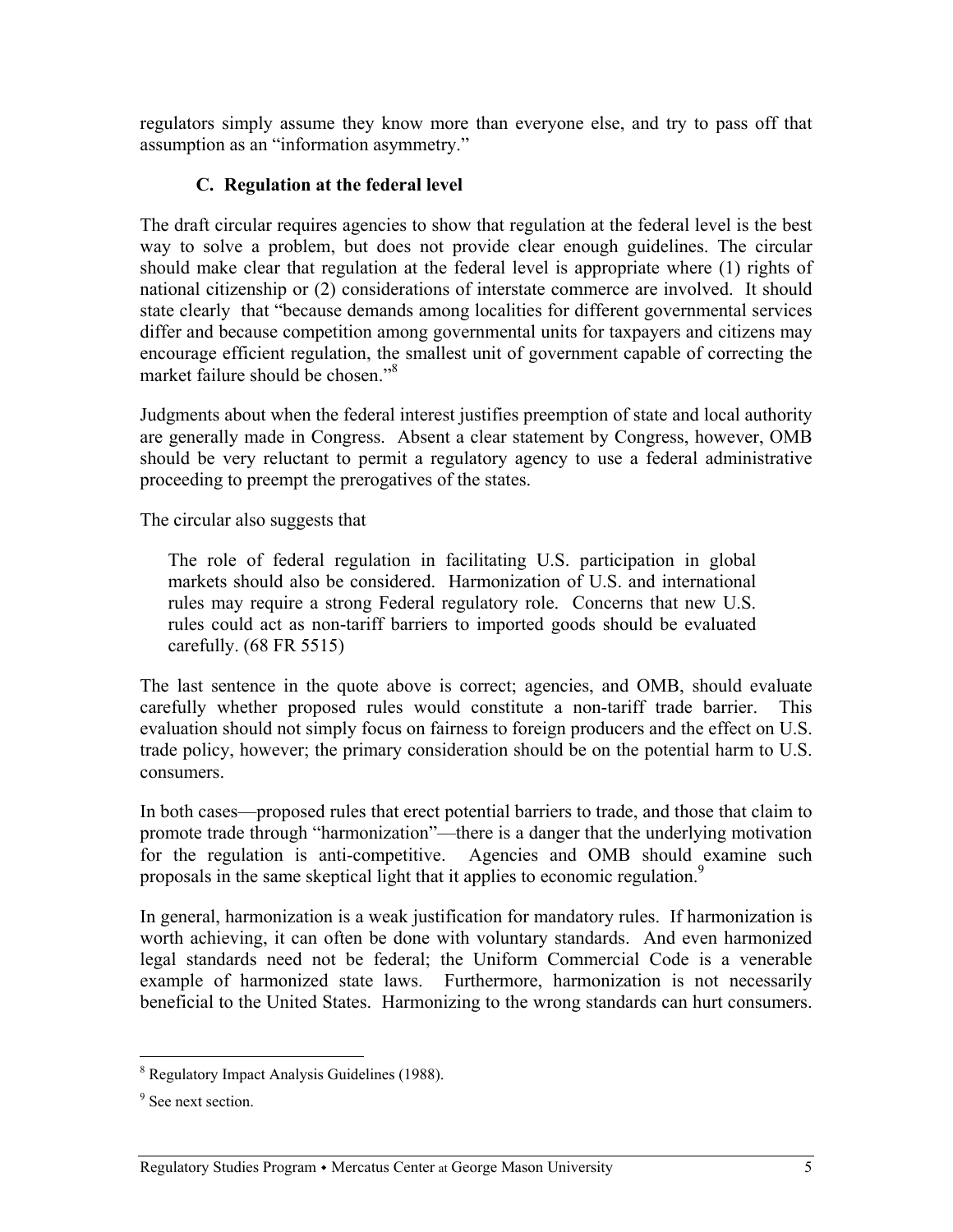For example, would the new guidelines endorse restrictions on promising new therapeutic or agricultural products in order to "harmonize" with European Union members who resist modern biotechnology methods? U.S. foreign policy ought to stress our objective of exporting freedom, not importing government regulations—particularly regulations that lack an economic rationale apart from "everybody does it."

### **D. Presumption against economic regulation**

The circular correctly requires a "particularly demanding burden of proof" to support "economic regulation" – those that regulate the price, quantity or quality of a product, or entry and exit in an industry. Long experience has established that economic regulation, usually justified as a remedy for natural monopoly and as a protection for consumers, in practice does more to suppress competition and to harm consumers.

The guidelines could go further and point out that economic regulation sometimes masquerades as environmental, health, and safety regulation. Statutes that require registration or pre-market approval for products may serve a health and safety purpose, but they also can be abused to create market power. For example, the EPA's recent announcement that manufacturers of chromated copper arsenate wood preservatives have agreed to cancel this product's registration under FIFRA should raise questions about motivation.<sup>10</sup> What was the status of patent protection on this product? What alternatives are available? Are they patented, and, if so, to whom do the patents belong? This kind of competitive analysis should be included in a benefit-cost analysis of regulations, even when they do not appear to be economic regulations.

## **III. Alternative Approaches to Consider**

The guidance correctly directs agencies to evaluate alternative means of achieving regulatory goals, and it lists types of actions to be considered. This is a key element of sound rulemaking, and a genuine evaluation of practical alternatives is often lacking in agency analyses. Beyond estimating costs and benefits for different degrees of stringency, regulations are rarely supported by a thoughtful review of alternatives such as different requirements for different geographic regions, provision of information rather than mandates, or market-oriented solutions.

For example, the Forest Service in its 2000 rules aimed at conserving roadless forest areas, failed to consider alternatives that would have met conservation goals with lower environmental risks and economic costs. One such alternative would be to prohibit permanent roads but allow low-impact temporary roads needed for forest health or ecosystem restoration. Such roads could be closed when no longer needed, thus minimizing economic and environmental costs. $^{11}$ 

 $\overline{a}$ <sup>10</sup> See Mercatus Center Public Interest Comment on the Consumer Product Safety Commission's proposal at http://www.mercatus.org/article.php/224.html (2003).

<sup>&</sup>lt;sup>11</sup> See Mercatus Center Public Interest Comment on Forest Service Roadless Area Proposal. Available at http://www.mercatus.org/article.php/91.html (2000).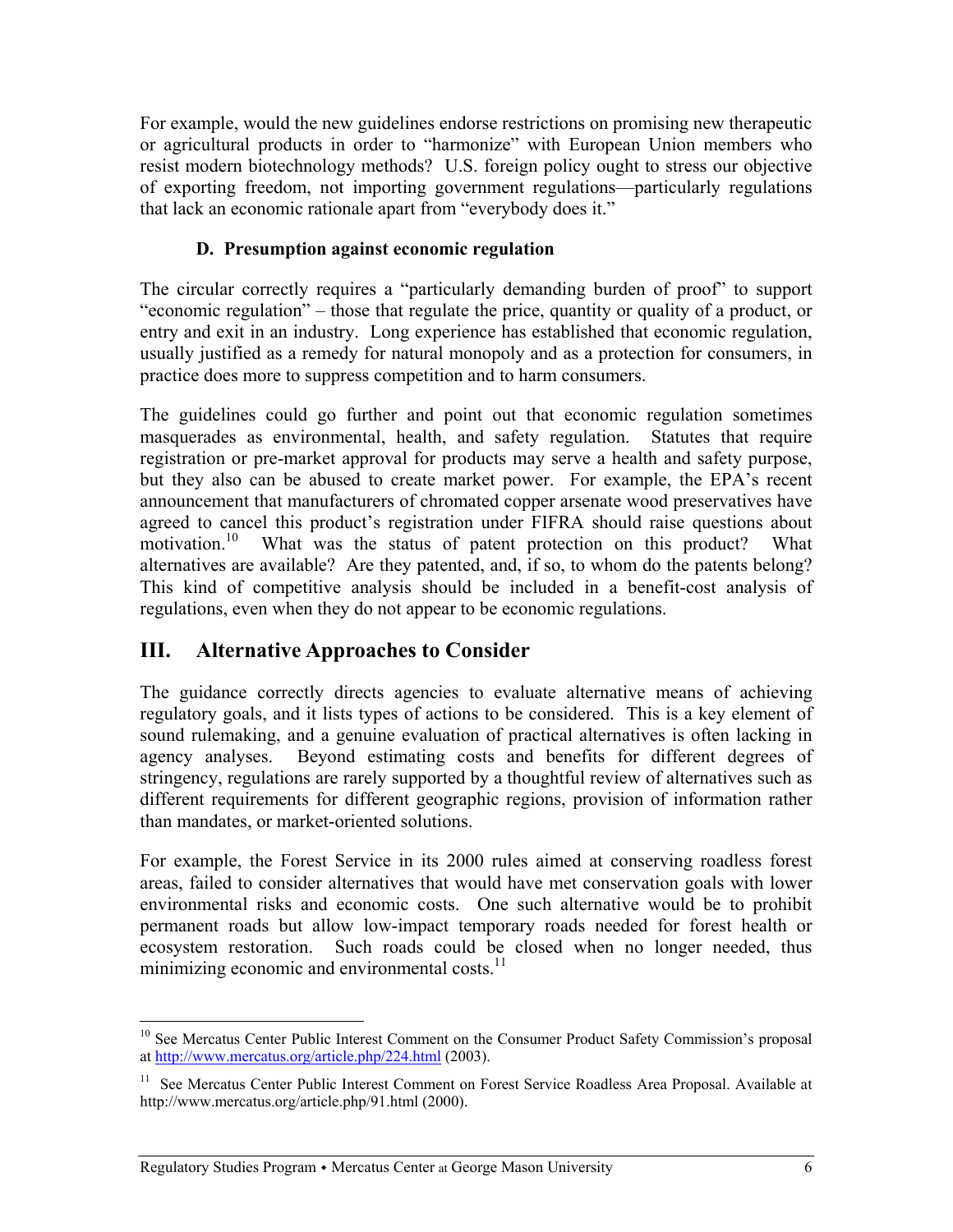The aggregate cost-effectiveness analysis supporting EPA's Tier 2 vehicle and gasoline rule issued in 1999 hid important information on the cost-effectiveness of individual components of the proposal. Our analysis of the cost-effectiveness of different components of the rule reveal that more targeted approaches to meeting the ozone NAAQS would be superior to EPA's approach.<sup>12</sup> The menu of alternatives for analysis should always include such unbundled options and a "marginal analysis" of the important policy parameters, so that bad decisions do not get bundled with good ones.

# **IV. Analytical Approaches**

The draft circular directs agencies to support major rulemakings with both benefit-cost analysis (BCA) and cost-effectiveness analysis (CEA) wherever possible. For major rulemakings for which the primary benefits are improved public health and safety, it places a priority on a CEA, while encouraging a BCA as well, "to the extent that valid monetary values can be assigned to the expected health and safety outcomes." (68 FR 5516) For all other rulemakings it emphasizes a BCA.

While CEA can help sort among alternatives, it cannot be used to justify a regulation in the first place. Indeed, by admitting that the government cannot place a value on the regulation's objective (lives, wetlands, etc.), the use of CEA should be a signal that relying on the market may be superior to the various regulated alternatives. Markets do not have trouble making such tradeoffs. Instead of choosing among a list of second-best alternatives, an agency should look for ways to rely on property rights, freedom, and individual choice. When citizens can make their own decisions, the government avoids the problem of choosing what values to impose on them.

The circular recognizes that measuring incremental benefits and costs of different regulatory actions (with a BCA) can help choose the right level of regulation to maximize societal net benefits and that CEA is more suitable to comparing regulatory actions with the same primary outcome (e.g., life-years saved or acres of wetlands protected). It warns, correctly, however that CEA can be misleading when the "'effectiveness' measure does not weight appropriately the consequences of each of the alternatives." (68 FR 5516) For example, as we commented on EPA's Tier 2 vehicle emissions and low-sulfur gasoline rules, the use of tons of pollutants in the denominator of EPA's costeffectiveness calculation was inappropriate, because tons of NOx and NMHC removed was not a good proxy for the risk of concern (health risks from human exposure to high ozone concentrations in non-attainment areas during peak ozone periods).<sup>13</sup>

It notes that "it is difficult for OMB to draw meaningful cost-effectiveness comparisons between rulemakings that employ different cost-effectiveness measurements," and directs agencies to "provide OMB with the underlying data, including mortality and morbidity data, the age distribution of the affected population, and the severity and duration of

 $\overline{a}$  $12$  See The Mercatus Center's Public Interest Comments EPA's Tier 2 Standards for Vehicle Emissions and Gasoline Sulfur Content,. Available at http://www.mercatus.org/article.php/113.html (1999).

<sup>13</sup> *Ibid*.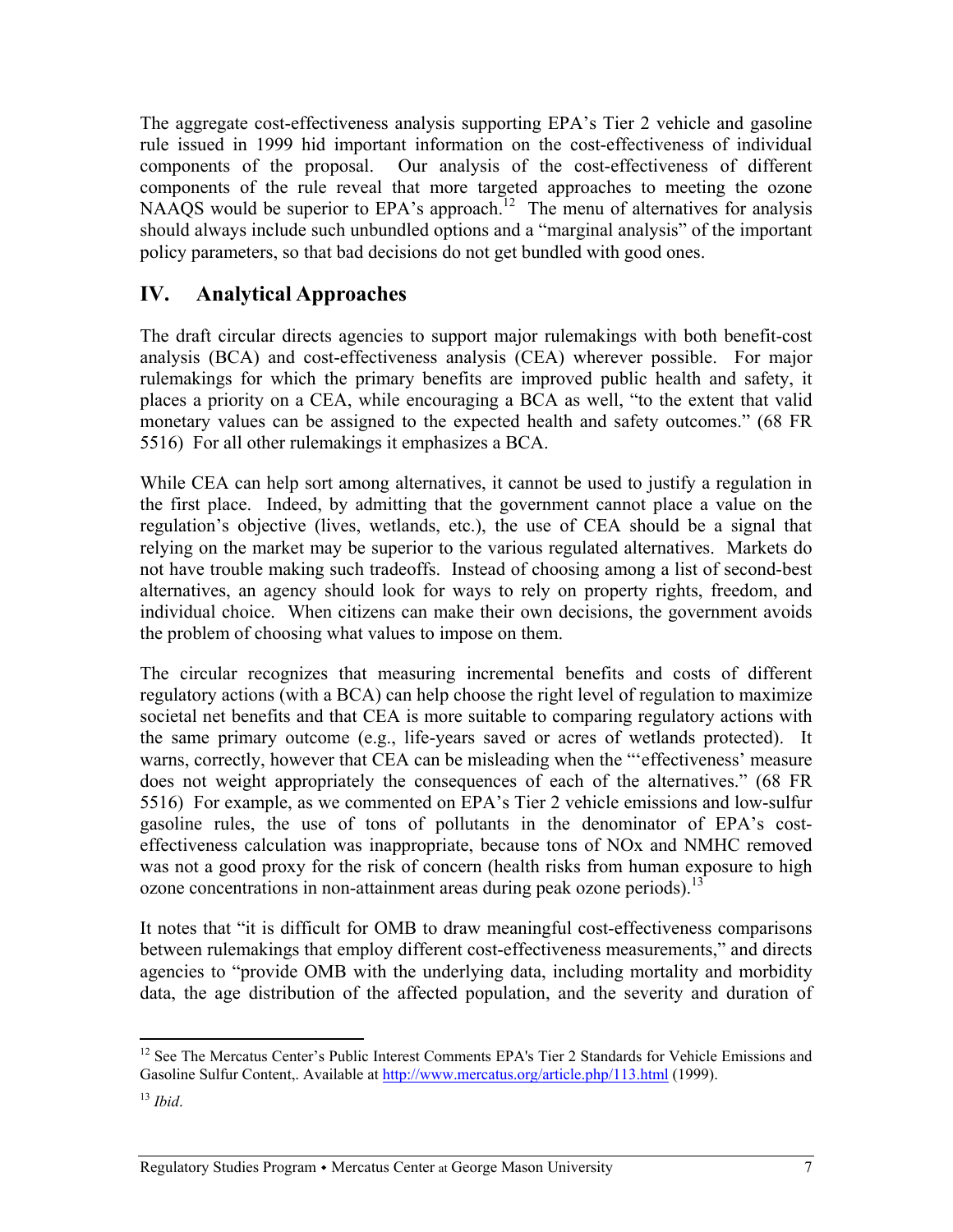disease conditions or trauma." (68 FR 5517) Agencies should not only provide this information to OMB, but should make it readily available as part of the electronic rulemaking docket, so that the public can also evaluate the proposal and the analysis supporting it.

The guidelines state that "regulatory analysis should provide a separate description of distributional effects (i.e., how both benefits and costs are distributed among subpopulations of particular concern) so that decisionmakers can properly consider them along with the effects on economic efficiency." (68 FR 5517) Basing regulatory decisions on averages can mislead policy makers. For example, the Department of Energy bases energy efficiency standards on a benefit-cost analysis of "average" consumers. Its analysis supporting its 2001 air conditioner and heat pump standards estimated that the average consumer would save \$45 over the life of the more efficient air conditioning or heat pump unit. A review of the distributional impacts of the rule reveals however, that most consumers would lose money once the standard was imposed. Lowincome consumers would be harmed the most, particularly those in climates where heat pumps or air conditioners are not intensively used throughout the year.<sup>14</sup>

## **V. Identifying and Measuring Benefits and Costs**

The guidelines discuss in detail the recommended analytical approaches for preparing benefit and costs estimates, as required by Executive Order 12866 and by statute. In general, these reflect accepted principles and analytical techniques. Agency adherence to most aspects of these guidelines would significantly improve the quality of regulation and the net benefits provided by regulatory activity. In this section, we briefly review the recommendations that are generally accepted (but not always followed in regulatory analyses) and then focus more detailed discussion on a few areas that are more controversial.

#### **A. In most areas, the guidelines express generally accepted principles for regulatory analysis**

Setting the appropriate baseline from which to examine incremental costs of alternative approaches is important. In our comments on EPA's arsenic in drinking water regulations, we showed that an incremental approach to examining the costs and benefits of different levels of stringency suggested a very different policy approach than the one that emerged from EPA's total cost approach. (EPA estimated the net benefit of each standard from the current baseline, but not from the next less stringent option, and thus missed the insight that intermediate level standards produced significantly greater incremental net benefits than the selected option.)<sup>15</sup>

<sup>&</sup>lt;sup>14</sup> See the Mercatus Center's Public Interest Comments on energy efficiency standards for air conditioners at http://www.mercatus.org/article.php/81.html (2000) and http://www.mercatus.org/article.php/68.html (2001).

<sup>&</sup>lt;sup>15</sup> See The Mercatus Center's Public Interest Comments on arsenic in drinking water standards at: http://www.mercatus.org/article.php/87.html.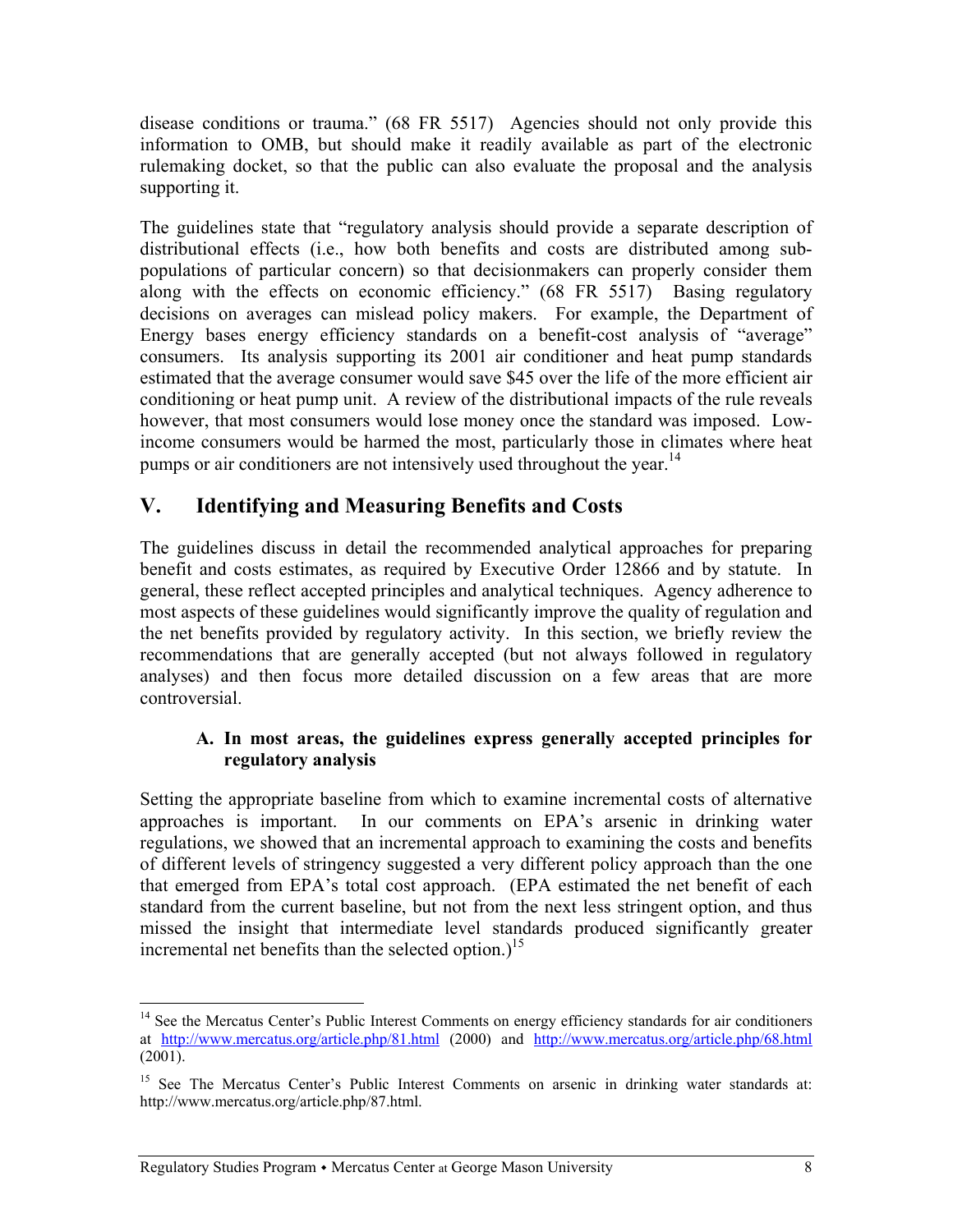We are encouraged by the recommendation that analyses should "include separate schedules of the monetized benefits and costs that show the type and timing of benefits and costs and express the estimates in this table in constant, undiscounted dollars." (68 FR 5518) Without such schedules of cash flows, it is often impossible to evaluate estimates of total costs or benefits. EPA's prospective study of the costs and benefits of clean air regulations, for example, which dominate OMB's estimate of the costs and benefits of all federal regulation, are based on snapshots of costs and benefits in two years.<sup>16</sup>

The recommendation that agencies evaluate uncertainty with full probability distributions of potential consequences and a transparent discussion of scientific disagreement or uncertainty is also sound. Every step in a benefit-cost analysis involves uncertainty, and there is a tendency to choose a number that the agency believes is favorable to its policy choice. These biases tend to compound and amplify each other, producing an answer that may be absurdly far off in the tail of probability distribution. Every effort should be made to make the analysis transparent, including all of its uncertainties, and to use established scientific techniques to manage error distributions and to avoid biases.

The guidelines correctly recognize that "opportunity costs" are the appropriate concept for valuing both benefits and costs, and that individual willingness to pay captures this notion. Not only do "market prices provide the richest data for estimating benefits" (68 FR 5518), but also the most reliable. The Department of Transportation does careful, detailed benefit cost analysis for regulations such as passenger safety and CAFE. However, because it substitutes its own values for consumer values with respect to time preference or safety features, these analyses often support regulations that make consumers worse off. An honest benefit-cost analysis cannot just set aside individual preferences, such as the discount rate; nor can it ignore them, as DOT's analysis does with other vehicle attributes that consumers value.<sup>17</sup>

The guidelines recognize that it is not always possible to conduct an original study to estimate non-market benefits attributable to regulatory activity. With caveats, they endorse "benefits transfer methods" that apply existing estimates to a new context. With the exception of contingent valuation studies, which we discuss in detail below, we believe these approaches, subjected to the constraints and qualifications described in the guidelines, are reasonable.

The circular discusses discuses the difficulty of valuing the benefits of measures that reduce mortality. It seems to ask the wrong question, though, when it notes "For example, the elderly may have substantial willingness to pay for reductions in their

 $\overline{a}$ <sup>16</sup> U.S. Environmental Protection Agency. The Benefits and Costs of the Clean Air Act, 1990 to 2010, November 1999. See 2003 Mercatus Center working paper on the costs of the Clean Air Act by Garry Vaughn, PhD.

<sup>&</sup>lt;sup>17</sup> See The Mercatus Center's Public Interest Comments on DOT air bag proposals at http://www.mercatus.org/article.php/120.html, and on DOT light truck CAFE standards at http://www.mercatus.org/article.php/208.html.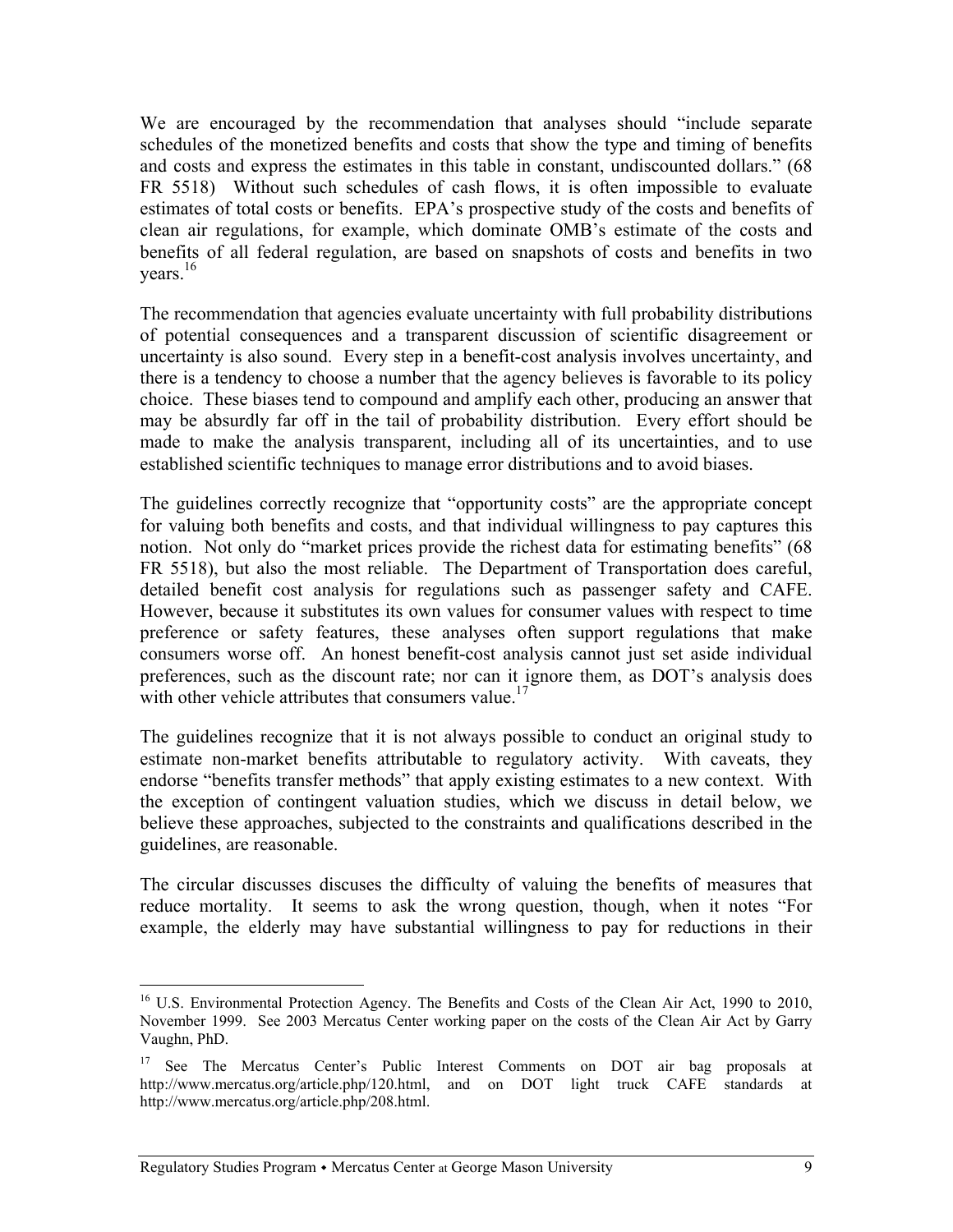mortality risk precisely because they have relatively few life years remaining." The more appropriate question is whether one would prefer to die at 30 or 75, and whether we as a society are indifferent between saving 50 years of life or 5.

OMB can make huge improvements in the practice of regulatory analysis by replacing the "lives saved" measure of benefits with a "life-years" metric. In addition to the technical advantages that are described in the literature, the change should make the practice of benefit-cost analysis more transparent to the general public. Most people can understand longevity as a suitable measure of health benefit, and can appreciate that longevity can be affected by regulatory costs as well as benefits, and by mechanisms both intended and unintended. Note that using life-years will also make it easier for the public to understand how discount rates apply to health and safety programs. With life-years as the measure of benefits, there is no need to discount. Instead, the costs of the program can simply be amortized over the life-years saved. Most people understand the notion of amortizing costs, and understand that it includes a provision for interest—the cost of financing long-term investments. The result is mathematically identical to discounting, but it is far easier for non-economists to understand. A similar methodology can be used to simplify the adjustment for the shadow price of capital. Two different interest rates can be used: a lower rate (the social rate of time preference or SRTP) to amortize costs that represent foregone consumption, and a higher rate (the SRTP times the shadow price of capital) to amortize costs that represent foregone capital investment. Again, this is mathematically identical to the standard method described in Lind,<sup>18</sup> but it is far easier to explain to a lay person.

While the "life-years" metric has advantages over the "lives-saved" metric, it would be a mistake to try to use *quality adjusted* life-years (QALYs). In the context of making public decisions about regulations, it will be difficult to persuade the public that it should accept age-based or health-based "quality adjustments." Rather, it should encourage agencies to use simple longevity as the measure of benefit through the use of the lifeyears metric.

#### **B. The guidelines venture into some controversial areas and recommend procedures that are not consistent with economic principles or human behavior.**

1. Contingent Valuation

1

When market data are unavailable, the guidelines cautiously endorse the use of the controversial benefit-valuation technique known as contingent valuation (CV). While observing that CV methods "have become increasingly common for estimating indirectly traded benefits," the guidelines note that "the reliance of these methods on stated preferences regarding hypothetical scenarios and the complexities of the goods being valued by this technique raise issues about its accuracy in estimating willingness to pay

<sup>18</sup> *Discounting for Time and Risk in Energy Policy,* Robert C. Lind, ed. Baltimore: Johns Hopkins University Press (1982). A review of the Lind approach is provided in the next section.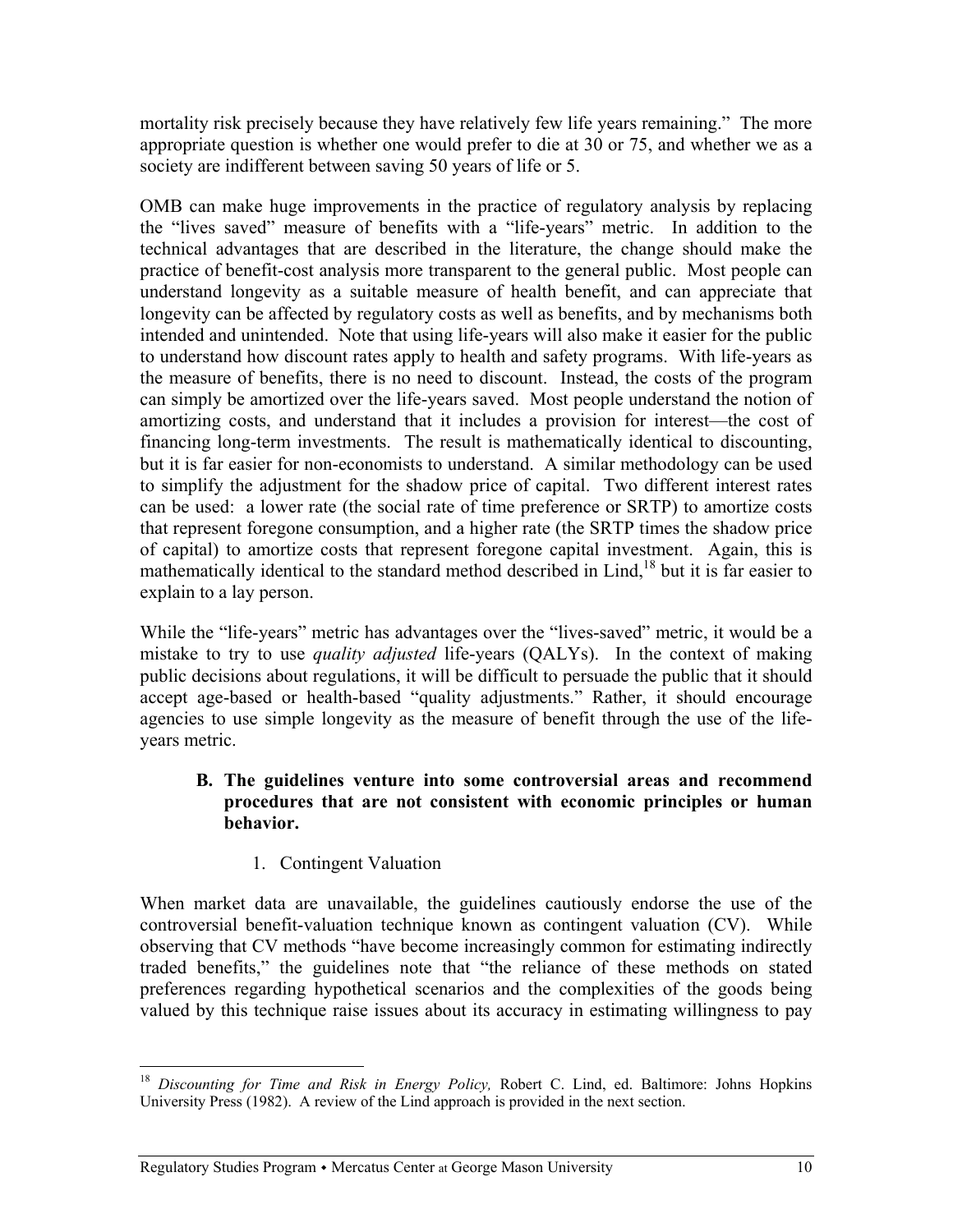compared to methods based on (indirect) revealed preferences." Despite concerns about its accuracy, the guidelines conclude that CV may be the only method available to estimate "non-use" values, and do not dismiss CV as a tool. Instead, they state that "value estimates derived from contingent-valuation studies require greater analytical care than studies based on observable behavior," and proceeds to enumerate "best practices" for conducting CV. The best practices for conducting CV surveys address sampling, survey instrument design, transparency and replicability of results.

Relying on a technique because it is the only thing available is a weak endorsement, at best. All of the best practices, and all of the care in the world, will not redeem a technique that is fundamentally flawed. Before addressing issues the CV method itself, it is worthwhile to consider the nature of "non-use" values that it is purported to quantify. What are non-use values and how do they relate to values people assign to goods through markets?

Non-use values derive from the mere existence of something, like the Grand Canyon, the Costa Rican rain forest or the Alaskan wilderness. Some economists view non-use values as a form of externality that must be addressed by government action,  $19$  and the guidelines implicitly seems to accept this notion. The guidelines' suggestion that CV be used, despite its flaws, because there is no other method for valuing non-use values presumes that non-use values should be included in government decisions. Though generally discussed in the context of environmental amenities, non-use values exist for innumerable things. Some individuals may gain non-use values from the knowledge that the Alaskan wilderness is untouched by oil drilling, while others may gain non-use values from the knowledge that oil wells exist to provide jobs for Alaskan workers and national security. Some individuals may assign non-use values to knowing people attend church regularly, while others may gain non-use values from knowing others engage in hedonistic behavior. On whose values should government reallocation of resources be based?

Some economists suggest that the concept of non-use or existence value is inconsistent with generally accepted economic principles.<sup>20</sup> Weikard distinguishes existence and bequest values from option values, which he considers a form of use value, and based on altruism,<sup>21</sup> and attempts a theoretical proof to show that individuals would not be willing to sacrifice use values to receive non-use values.

<sup>&</sup>lt;sup>19</sup> University of Southern California's "National Ocean Economics Project" provides information and links to research on non-market values of environmental amenities. http://ahf331b.usc.edu/nonmarket.html. Last accessed 4/4/03.

<sup>&</sup>lt;sup>20</sup> Hans-Peter Weikard, "The Existence Value Does Not Exist and Non-use Values are Useless." Paper prepared for the annual meeting of the European Public Choice Society, 2002. http://polis.unipmn.it/epcs/papers/weikard.pdf. Last accessed 4/4/03.

 $21$  This classification of option values as use values is consistent with other authors, including the U.K. Department for Transport, Local Government and the Regions *Economic Valuation with Stated Preference Techniques: Summary Guide.* http://www.dtlr.gov.uk/about/economics/05.htm*.* Last accessed 4/4/03.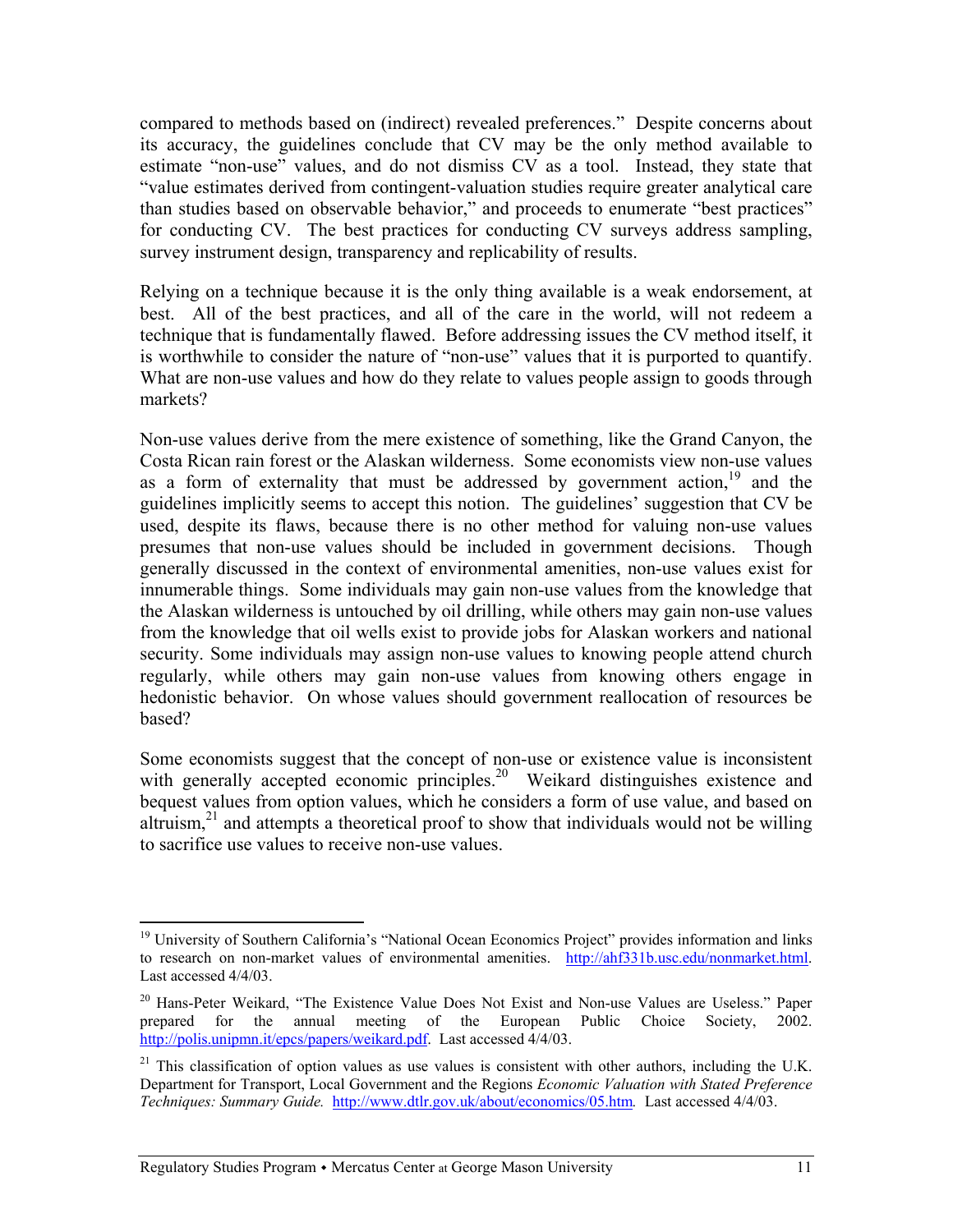Boudreaux, Meiners & Zywicki raise related concerns, though they do not deny the existence of non-use values.

 "Although everyone experiences subjective utility gains and losses that do not correspond to market money values, the fact that subjective utility exists in humans does not justify government policy geared to that dimension. Of course, government policy and the law, if they are to serve useful social functions, must be geared to measures of human welfare. But because subjective utility is unmeasurable, government cannot be charged with the task of maximizing utility." (p. 793)

They also question the magnitude of existence values, questioning whether, if forced to actually pay for it, people would be willing to give up a significant amount of private economic goods in exchange for pure existence value.<sup>22</sup>

They show that the practical problems of CV cannot be resolved with better surveys because the technique itself is conceptually flawed.

The questionable results [recognized by OMB and others] are merely the manifestation of greater underlying and incurable problems that render contingent valuation studies generally—and attempts to discern existence value particularly—useless and unreliable. The problem confronting designers of contingent valuation studies is at the conceptual and theoretical level, not at the merely practical level of implementation. Contingent valuation studies are inconsistent with the fundamental principles of economic choice under conditions of scarcity and budget constraints and rest on a superficial understanding of the role played by dollar prices in a dynamic economy. (p. 776)

Values emerge, not as conscious, intentional decisions, but as the unintended and undesigned results of decentralized market activity. People do not have a single value for an environmental amenity, but rather schedules of different dollar figures dependent upon a nearly infinite variety of variables. As a result, Boudreaux *et al* conclude that stated market values are not acceptable surrogates for market prices.

Kahneman, Ritov, and Schkade have also examined CV methods and results to understand what stated preferences actually express.<sup>23</sup> They find that willingness to pay

 $22$  On this point, they defer to Adam Smith, who illustrated the concept two centuries ago with a hypothetical earthquake in China that killed millions. While a European would express sincere regrets about the plight of the dead, his concern would pale in comparison to a comparatively trivial misfortune of his own. Adam Smith, *The Theory of Moral Sentiments*, referenced in Boudreaux *et al*. (p. 774) This discussion is similar to that of Schelling (below) in the context of discounting deep-future benefits from reducing climate change.

<sup>&</sup>lt;sup>23</sup> Daniel Kahneman, Ilana Ritov, and David Schkade, "Economic Preferences or Attitude Expressions?: An Analysis of Dollar Responses to Public Issues," in *Journal of Risk and Uncertainty,* 19:1-3; 203-235 (1999).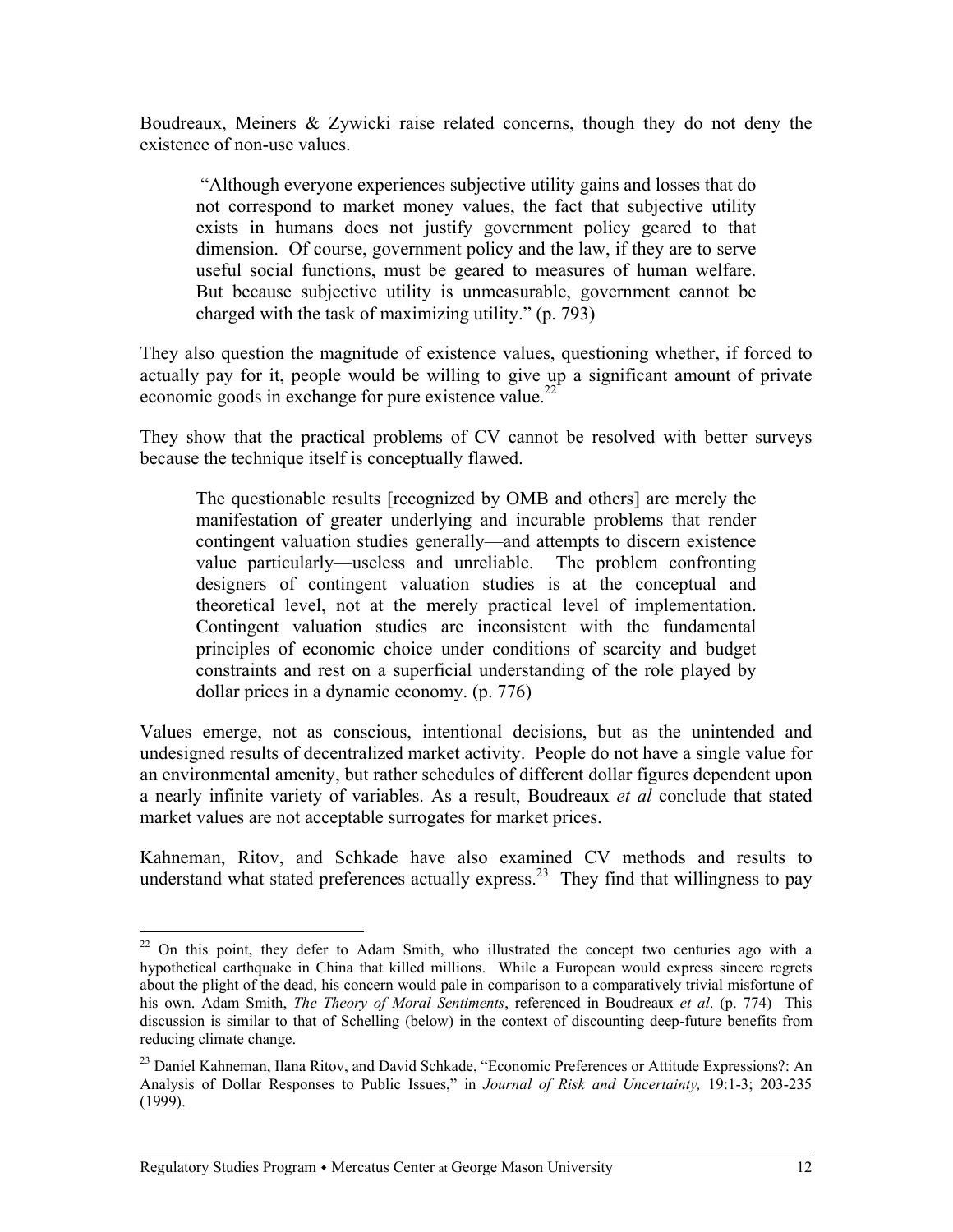estimates derived from CV studies, though denominated in dollars, "are better viewed as expressions of attitudes than as indications of economic preferences," and that "the anomalies of CV are inevitable manifestations of known characteristics of attitudes and attitude expressions." (p. 204) They find that stated preferences derived from CV studies are analogous to juries' punitive damage awards, and are not consistent with economists' rational models.

Both jury awards and CV results seem to reveal a prescriptive notion of what should be, divorced from actual behavior or revealed preferences. But how much weight should these prescriptive notions carry in designing government policy?

Boudreaux *et. al.* point out,

In market transactions, we can assume that all individual trades increase individual utility, because the occurrence of the trade itself suggests that the individual values the good received more highly than the good surrendered. Thus, it is only through the process of actual exchange of one good for another that we can know for sure that an individual values one option over another… Divorced from the discipline of making actual choices, the hypothetical choices presented by contingent valuation have little value. (p. 785)

Kahneman *et al* and Boudreaux *et al,* through very different paths, reach the conclusion that stated preferences divorced from any expectation of actually having to pay the stated values, are not accurate proxies for revealed economic preferences. The similarities Kahneman *et al* find between jurors and CV respondents suggests that, like jurors determining civil damage awards, CV respondents view the values they assign as imposing costs on someone other than themselves. They know they will never have to pay the values they profess to place on different amenities. Thus, these responses do not comply with the key concept of opportunity cost articulated in the guidelines – they do not "measure what individuals are willing to forgo to enjoy a particular benefit." Indeed, it strikes us as unrealistic to think that individuals would give up more than a small amount of income or other use value in exchange for a non-use value. It is equally unrealistic to assume that it is in society's interests to pursue government policies that would divert society's scarce resources based on these subjective, stated preferences.

If we begin to sacrifice the values that we know are real in favor of values that may be imaginary and that have no bounds, it is difficult to know where to stop. Encouraging government regulators to protect subjective non-use values (whether they relate to the environment, religious beliefs, or individual behavior) runs a serious risk of undermining the freedoms and productivity that makes America unique.

2. What discount rate to use

The guidelines advise regulatory analysts to estimate the present value of benefit and cost streams of alternative regulatory (and non-regulatory) options using real discount rates of 3 and 7 percent. It states that a 7 percent rate "approximates the opportunity cost of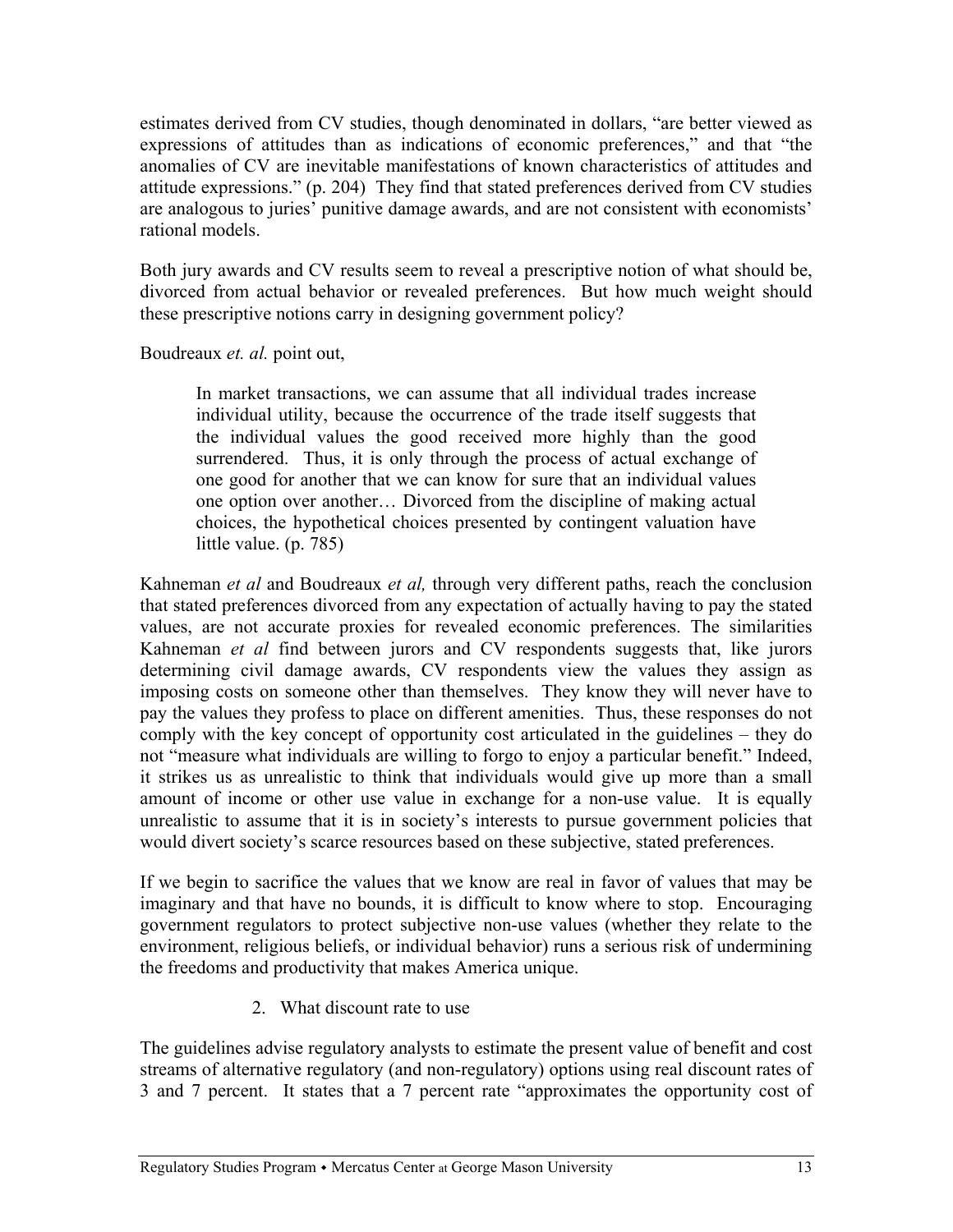capital and is the appropriate discount rate whenever the main effect of a regulation is to displace or alter the use of capital in the private sector." However, "when regulation primarily affects private consumption (e.g., through higher consumer prices for goods and services), a lower discount rate may be appropriate." Thus, a "social rate of time preference" of 3 percent adjusts for economic distortions, including taxes on capital, that create a divergence between this social rate and the private rate of return to capital. It further notes that "in some instances, if there is reason to expect that the regulation will cause resources to be reallocated away from private investment in the corporate sector, then the opportunity cost may be appreciably greater than the 3 to 7 percent discount rate," and in those cases encourages sensitivity analysis using higher rates (in the range of 10 to 25 percent).

This guidance appears to be a simplified version the discounting approach described in a 1982 book based on a conference organized by Resources for the Future (RFF) and edited by Robert Lind.<sup>24</sup> Economists have believed since the publication of the Lind book that the right way to evaluate a government investment or regulation is to account separately for time, for risk, and for the effects of taxation. A relatively low, risk-free discount rate, along the lines of OMB's 3 percent, for example, accounts for the time value of deferred consumption. A separate calculation of expected values is the best way to account for risk and uncertainty about future benefits and costs. And benefits and costs that increase or decrease private capital should be weighted by, say, a factor of 2 or 3 (although there is room for argument here), to reflect the fact that a dollar of capital in our economy is more valuable than a dollar of consumption. (This last adjustment factor is called the "shadow price of capital," and it is largely the result of a tax system that penalizes savings, thus making capital more scarce and ultimately more valuable than consumption.) This threestep procedure resolved the thorniest theoretical issues and helped to explain the difference between market rates of interest and the lower rates generally used in benefitcost analysis.

While the guidelines refer to the Lind approach (which is laid out in OMB Circular A-94), they advise regulatory analysts simply to discount future benefits and costs at 3 percent and 7 percent, with sensitivity analysis using higher rates if private capital is displaced.

It also finds that

1

Special ethical considerations arise when comparing benefits and costs across generations. Although most people demonstrate in their own consumption behavior a preference for consumption now rather than in the future, it may not be appropriate for society to demonstrate a similar preference when deciding between the well-being of current and future generations. Future citizens who are affected by such choices cannot take part in making them, and today's society must act in their interest. One

<sup>24</sup> *Discounting for Time and Risk in Energy Policy,* Robert C. Lind, ed. Baltimore: Johns Hopkins University Press (1982).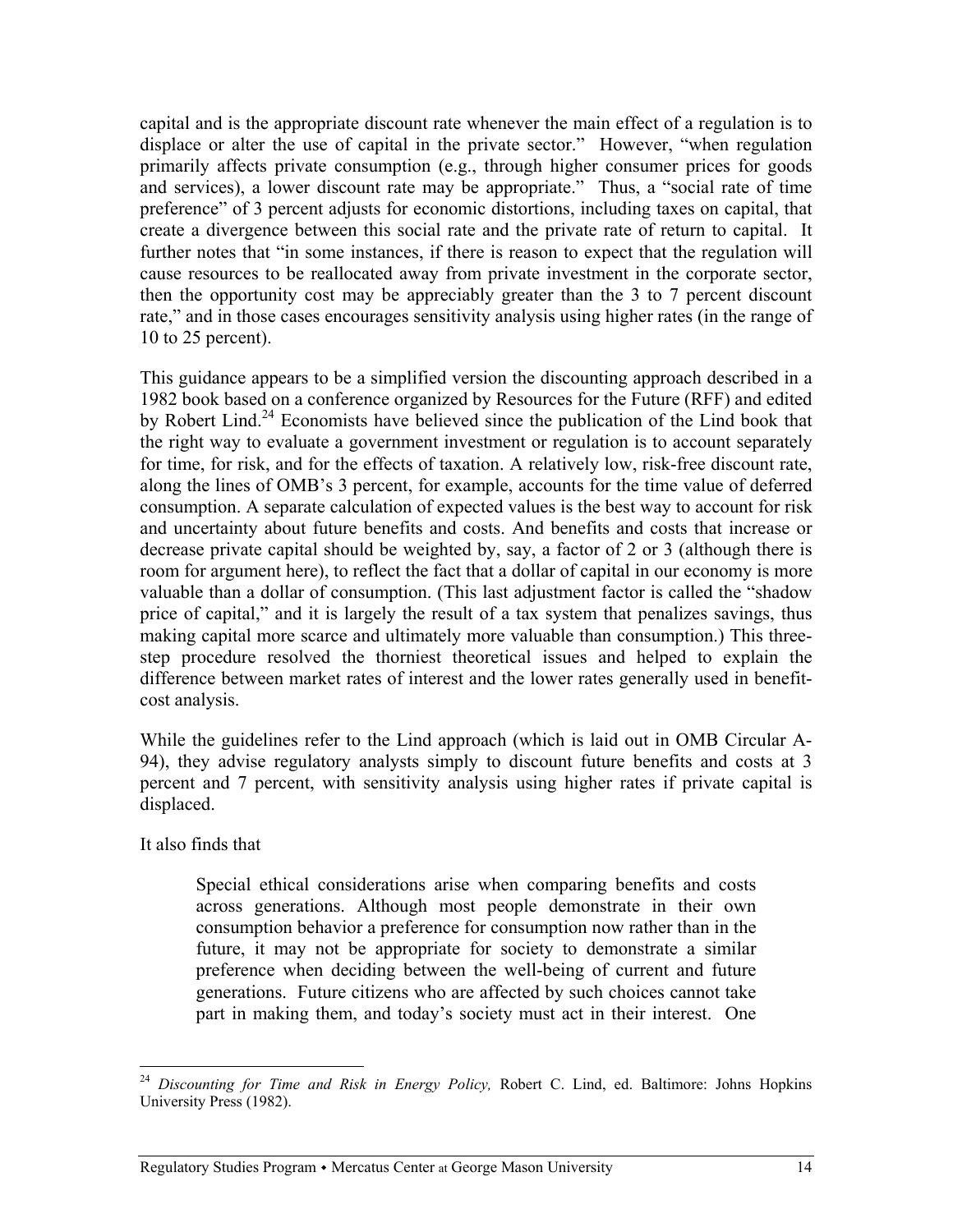way to do this would be to follow the same discounting techniques described above, but to supplement the analysis with an explicit discussion of the intergenerational concerns and how they will be affected by the regulatory decision. Policymakers would be provided with additional information when the analysis covers many generations, but without changing the general approach to discounting.

Some have argued, however, that it is ethically impermissible to discount the utility of future generations. On this view, government should treat all generations equally. Even under this approach, it would still be correct to discount future costs and consumption benefits, although perhaps at a lower rate than for intragenerational analysis. There are two reasons for thinking that a nonzero discount rate is the appropriate assumption for intergenerational analysis, even when all generations are to be treated equally. First, future generations are likely to be wealthier than those currently living, so a marginal dollar of benefits or costs will be worth less to them than it would be to those alive today, at least on average. If that holds true, it is appropriate to discount future benefits and costs relative to currently consumed benefits and costs even if the welfare of future generations is not being discounted. Estimates of the discount rate appropriate in this case made in the 1990s ranged from 1 to 3 percent per  $\frac{1}{25}$ annum.<sup>25</sup>

A second reason for discounting the benefits and costs accruing to future generations at a lower rate is increased uncertainty about the appropriate value of the discount rate, the longer the horizon for the analysis. Aversion to uncertainty discourages any such long-term investments. Private market rates provide a reliable reference for determining how society values time within a generation, but for extremely long time periods no comparable private rates exist. Symmetric uncertainty would have the effect of lowering the discount factor applied to future costs and benefits. Again the reasonable range might be expanded to include rates as low as 1 percent per annum.

OMB does not explore all the implications of using a lower discount rate for future generations. For example, it will never make sense to adopt a regulation that incurs short-term costs for long-term benefits. The alternative of waiting a year will always be superior, because the costs will shrink more than the benefits will.

The guidelines refer to a more recent RFF conference volume as justification for annual discount rates as low as 1 percent. Yet, a careful review of the papers in this volume does

<sup>&</sup>lt;sup>25</sup> Here, the circular refers to a recent symposium volume published by Resources for the Future. Paul R. Portney and John P. Weyant (eds.), *Discounting and Intergenerational Equity,* Washington, D.C.: Resources for the Future (1999).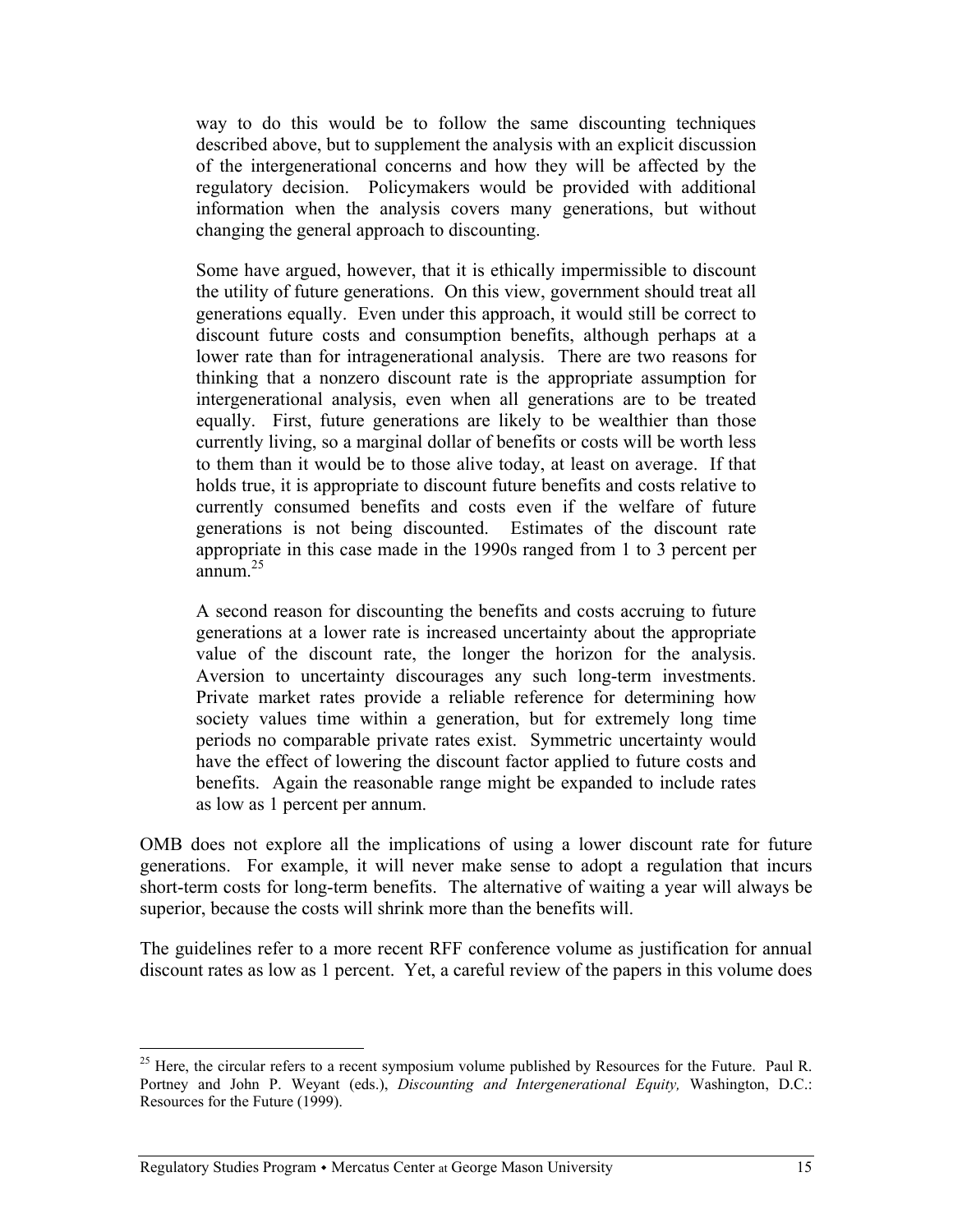not offer clear support for a low intergenerational discount rate. Indeed, as many of the papers in the volume offer evidence that a low rate would be *inappropriate*.

The economists who contributed to the volume divide roughly into two camps, which have been called "descriptive" and "prescriptive." The descriptive camp argues for estimating the discount rate using economic theory combined with empirical data derived from behavior that reveals the value people place on the future. The prescriptive camp argues that, at least in the case of "intergenerational" time horizons (greater than 40 years), we should derive the discount rate from ethical principles. They are concerned that discounting purely for the passage of time may be morally wrong.

Among those in the prescriptive camp is Nobel Laureate, Kenneth Arrow,  $^{26}$  who admits to taking "the problem of discounting for projects with payoffs in the far future (climate change, nuclear waste disposal) to be largely ethical." (p. 13) He tries to resolve an "apparent conflict in our moral intuitions."

On the one hand, moral considerations are based on universalizability, in which case we should treat future generations as we would ourselves, so that the pure rate of pure time preference should be zero. But with zero time preference and a long horizon, the savings rates become inordinately high, possibly approaching one as the horizon goes to infinity. (p. 13)

He models "agent-relative ethics" in which "each generation will maximize a weighted sum of its own utility and the sum of utilities of all future generations, with less weight on the latter. At the very least, really distant generations are treated all alike." P.16. Despite his ethical approach to the problem, he concludes that ethical considerations do not support discounting deep future payoffs at a lower rate. (p. 20)

William Nordhaus also appears sympathetic to the ethical concerns alluded to by others in the volume, and he expresses them clearly.<sup>27</sup> "While the economic logic of using the market price for the discount rate is powerful, there are cases where the implications of that technique are questionable or unacceptable," (p. 147) because they "violate ethical intuition." (p. 149) To reconcile this conflict he examines different abatement strategies for climate change using a model that integrates the costs and benefits of carbon reductions with a scientific model of emissions, concentrations and climate change. He compares an "optimal" climate change approach (in which marginal costs and benefits of emissions are balanced, with approaches driven by differential discounting and concludes:

The dilemma of how much we should pay to slow global warming is in no way informed by the use of unrealistically low overall discount rates, or differential discount rates for environmental projects—both of which hide

 $\overline{a}$ <sup>26</sup> Kenneth J. Arrow "Discounting, Morality, and Gaming" in Portney & Weyant (1999).

<sup>&</sup>lt;sup>27</sup> William D. Nordhaus, "Discounting and Public Policies that Affect the Distant Future" in Portney  $\&$ Weyant (1999).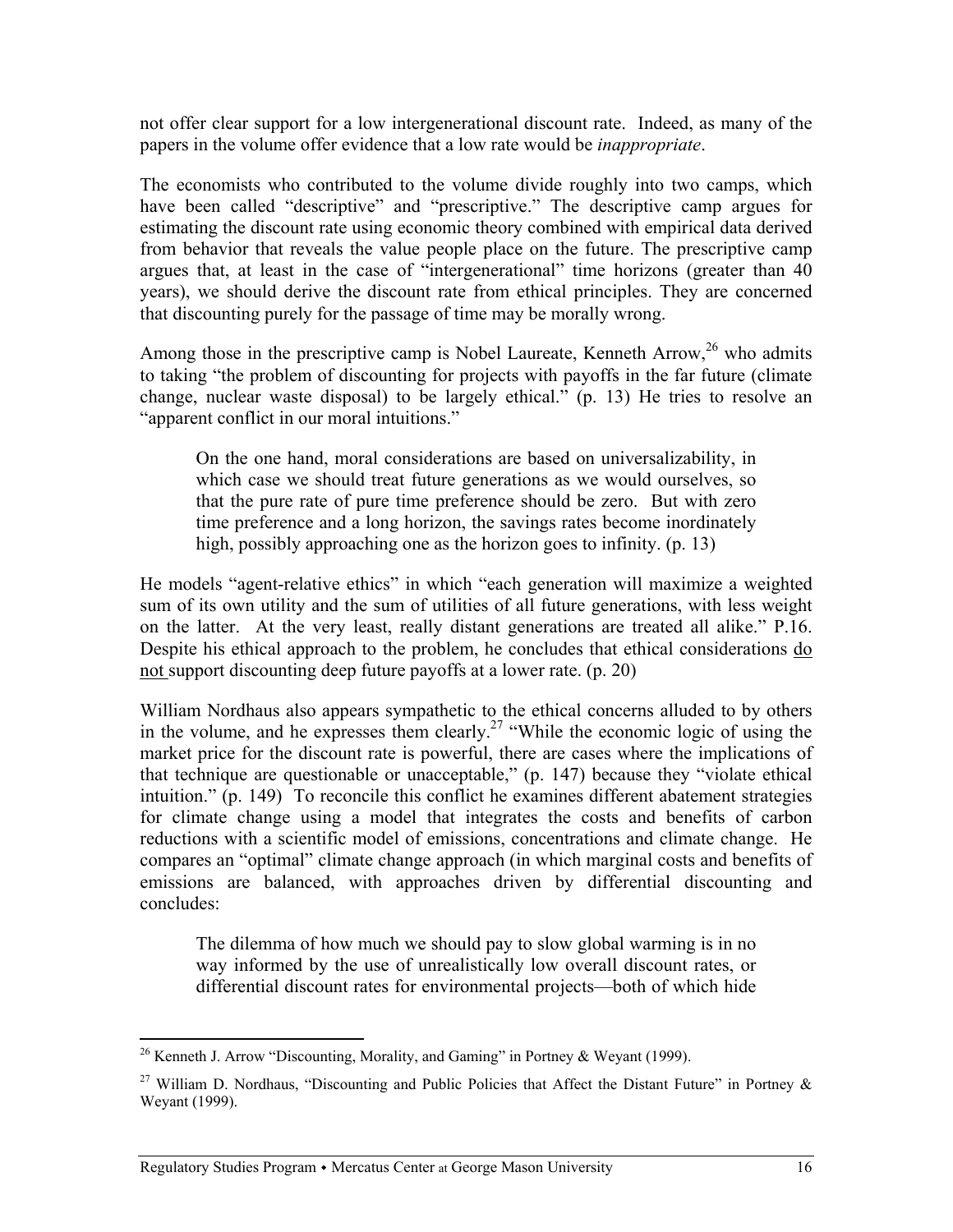the underlying trade-off between the long-term objective and the economic cost. (p. 157) … The main conclusion is that *ad hoc* manipulation of a discount rate on goods to achieve long-term goals is a very poor substitute for policies that focus directly on the ultimate objective. (p. 158)

Alan Manne attempts in a descriptive way to address the ethical dilemma of how to treat unrepresented future generations equitably by examining behavior under two different models.<sup>28</sup> He notes that future generations are likely to be wealthier in terms of labor productivity and conventional forms of capital, but poorer in terms of environmental resources. (p. 111) The infinite-lived agent (ILA) model and the overlapping generations (OG) model require different assumptions about altruism between generations (with the ILA model assuming an immortal agent who values future consumption as if it were his own, and the OG model assuming an agent with no bequest motives). Despite the "polaropposite viewpoints on intergenerational altruism," his two models yield almost equivalent discount rates reflecting the marginal productivity of capital. He notes that "abatement represents a specific form of capital accumulation, and that [there are] appropriate markets for realizing the distant-future benefits from this type of activity." (p. 121)

Provided that the consumption discount rate is standardized between the two formulations, both the OLG and ILS results are driven by the same considerations with respect to economic efficiency. The global externalities are internalized as though the production side of the economy employed both present and future prices as a guide for decisions on investment and abatement expenditures so as to maximize the economic discounted value of green output that is available for consumption. The economic efficiency conditions are identical for both OLG and ILA, and equity issues may be separated from those relating to efficiency. (p. 120)

There are two papers that do conclude that very low rates are appropriate to protect intergenerational equity when evaluation long-term projects (and thus may be viewed as supporting OMB's proposal).

Dasgupta, Maler and Barrett<sup>29</sup> develop a model with a choice set that includes not only productive capital but "natural capital." Using this 2-choice model, they identify situations when it would be optimal for society to halt growth in productive capital stock (which depletes natural capital) to allow regeneration of natural capital. This implies a discount rate of zero or negative.

 $\overline{a}$ <sup>28</sup> Alan S. Manne, "Equity, Efficiency, and Discounting" in Portney & Weyant (1999).

<sup>&</sup>lt;sup>29</sup> Partha Dasgupta, Karl-Goran Maler, and Scott Barrett, "Intergenerational Equity, Social Discount Rates, and Global Warming," in Portney & Weyant 1999. See also positive comments on this paper by V. Kerry Smith in the same volume.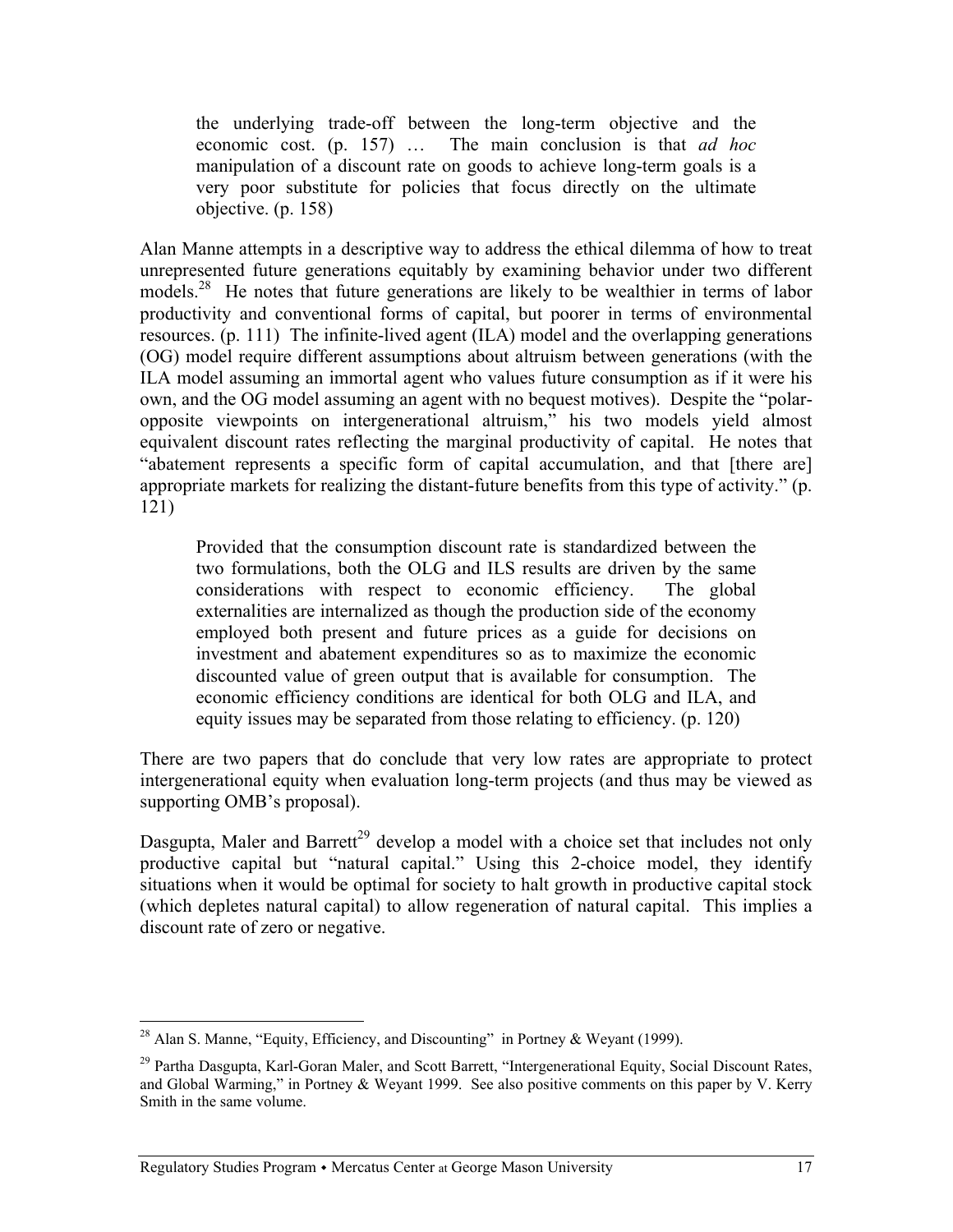There are obvious problems with this model. First, the naïve assumption that productive capital depletes natural capital is clearly wrong. Improvements in farming techniques, fertilizer, pesticides and biotechnology have all greatly improved our ability to produce more food on less land. Without this "productive capital," a significantly larger amount of "natural capital"—water and land—would have to have been diverted to food production. The unrealistic Malthusian simplicity of the model also does not appreciate the ability of human ingenuity to restore natural capital (or the social benefits produced by natural capital).

If OMB's intent is that federal regulatory agencies should suppress economic growth in order to give nature more breathing room, then it ought to be explicit about that objective. Does OMB believe, for example, that tax cuts should be avoided because they might stimulate unwanted economic growth? It is difficult to take this rationale seriously.

William R. Cline combines prescriptive and descriptive approaches in his paper.<sup>30</sup> He contends there are two reasons for discounting (which are embodied in the social rate of time preference): (1) a pure rate of time preference or "impatience" and (2) the expectation that people will be better off in the future (the elasticity of marginal utility multiplied by the growth rate of per capita income). He asserts that it is "ethically indefensible to discount future consumption solely because of impatience." (p. 132) Assuming a growth rate of consumption of 1 percent per year, and an elasticity of marginal utility of "in the range of one to two," he advocates a discount rate of 1.5 percent. (p. 133)

All of these attempts to give an ethical interpretation to discounting are reminiscent of the literature of the early twentieth century.<sup>31</sup> Early authors tended to view an individual's discount rate as a measure of his character. What Cline calls "impatience" Fisher called a "defective telescopic faculty." Fisher argues that family fortunes tend to rise and fall across generations because those who inherit wealth have weak characters and high discount rates, and tend to dissipate their fortunes; in the next generation hardship will build character, lower discount rates, and rebuild fortunes. Others looked for a correspondence between discount rates and social class or race.

This whole line of inquiry is misguided. Discount rates are simply prices, determined by supply and demand conditions. Prominent among these is the technology for shifting consumption forward and backward in time. Even a solitary Robinson Crusoe (for whom ethical considerations are presumably limited) may have a negative discount rate (say, if rats are eating his stock of corn at 10 percent per year) or a positive one (if he learns to plant the corn). As is the case with other market prices, people who can trade with each other at a market rate of interest will make each other better off; substituting a nonmarket price will necessarily make some of them worse off. How is that ethically superior?

 $30$  William R. Cline, "Discounting for the Very Long Term" in Portney & Weyant (1999).

 $31$  See, for example, Irving Fisher's Theory of Interest (1930).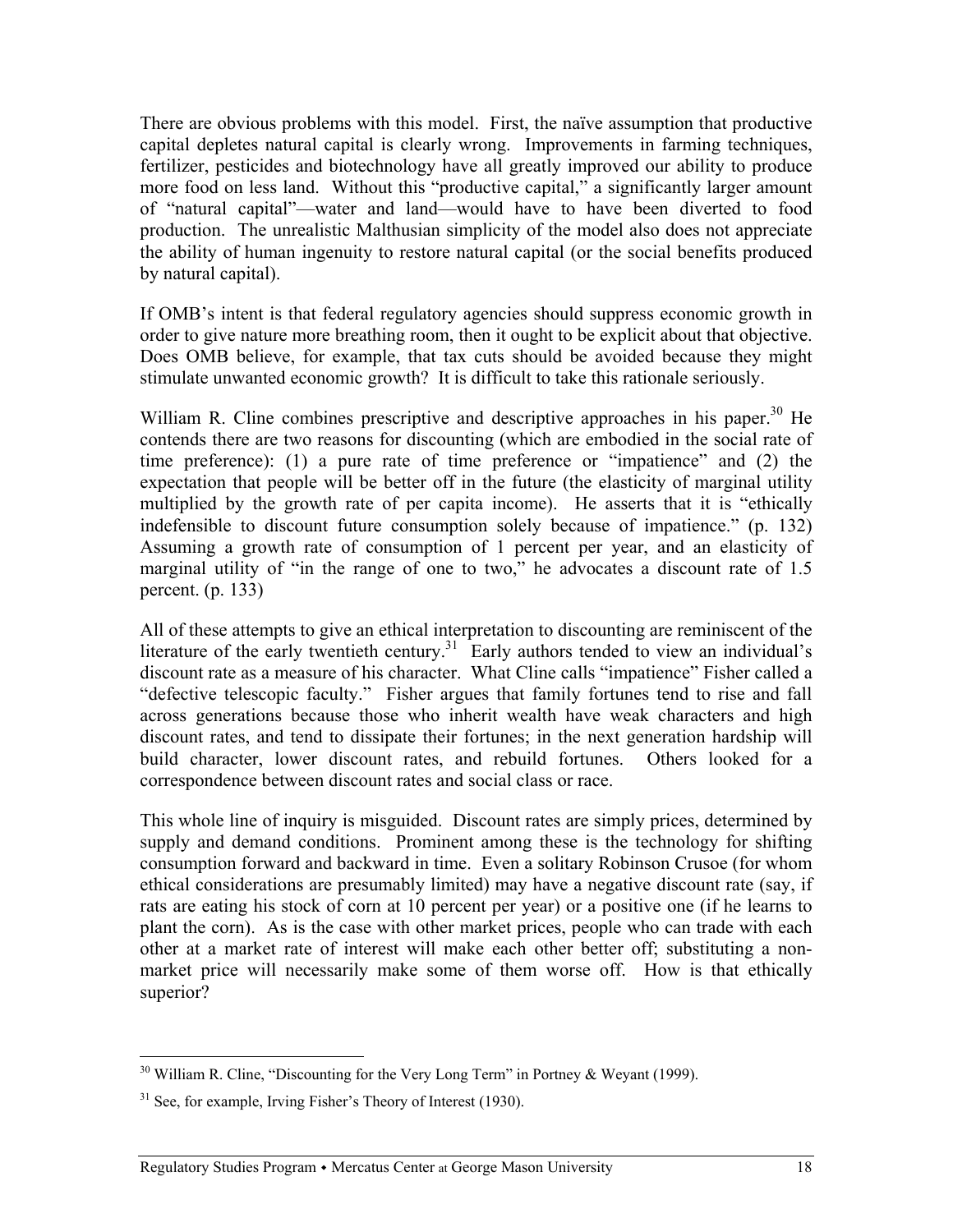Perhaps the most compelling paper in the volume to debunk the ethical arguments for a low intergenerational discount rate is that of Thomas C. Schelling, who interestingly (1) focuses almost exclusively on ethics, and (2) does not directly address the discounting question.<sup>32</sup> He addresses concerns about future climate change, which is the main impetus behind intergenerational discount rate discussions. He observes first that the beneficiaries of deep future benefits (e.g., from climate change) will accrue to descendants of people in now-developing countries. He further submits that beneficiaries 50 years from now will be much better off than their current ancestors, but probably not as well off as people in currently developed countries.<sup>33</sup> From these observations he concludes that "any [carbon] abatement program is essentially a foreign aid program." (p. 99)

By pointing out that by taking abatement actions to address climate change today we are transferring welfare from current generations to future wealthier generations, he turns on its head the ethical arguments of intergenerational equity. "The real significance of the diminishing marginal utility of consumption, that is, of discounting future increments to consumption, is in the choice between helping, with material assistance, the early generations in the developing countries [who are desperately poor] or the later generations [who we expect to be less poor]." (p. 101) Thus, his insights suggests that raising material welfare now (consumption, health, safety) meets a more urgent need, and may be the best defense against any possible adverse effects of climate change. "We must always consider, when investing in greenhouse gas abatement for the benefit of those future people, the opportunity cost of investing now in more rapid development for the benefit not only of those future people but of their equally worthy and more needy ancestors." (p. 101)

As illustrated above, very few of the papers in the book OMB references support discount rates as low as 1 percent, as OMB recommends in its guidance. Most of the authors who expressed concern that the results of traditional discounting violate ethical intuition were unable to defend making decisions based on an arbitrarily low discount rate.

Looking hundreds of years into the future is difficult, especially because it is hard to divorce the analysis from ethical concern over unborn descendents, so let's examine the circular's proposed 1 percent discount rate approach by looking to the past. If we could go back in time, would we really ask our (relatively poorer) ancestors to set their money aside at a 1 percent return for our benefit? Indeed, would we even be better off if they

- 2. Developing country economies are currently susceptible to climate, and in 50 years they probably still will be more susceptible to climate than the economies in now developed countries.
- 3. Despite more rapid economic growth over the next 50 years, they will probably still have lower per capita income than their contemporaries in developed countries (p. 99).

 $32$  Thomas C. Schelling, "Intergenerational Discounting" in Portney & Weyant (1999).

<sup>&</sup>lt;sup>33</sup> He bases these presumptions on three factors:

<sup>1.</sup> Four-fifths of the world population is in developing countries now and nine-tenths will be in 50 years.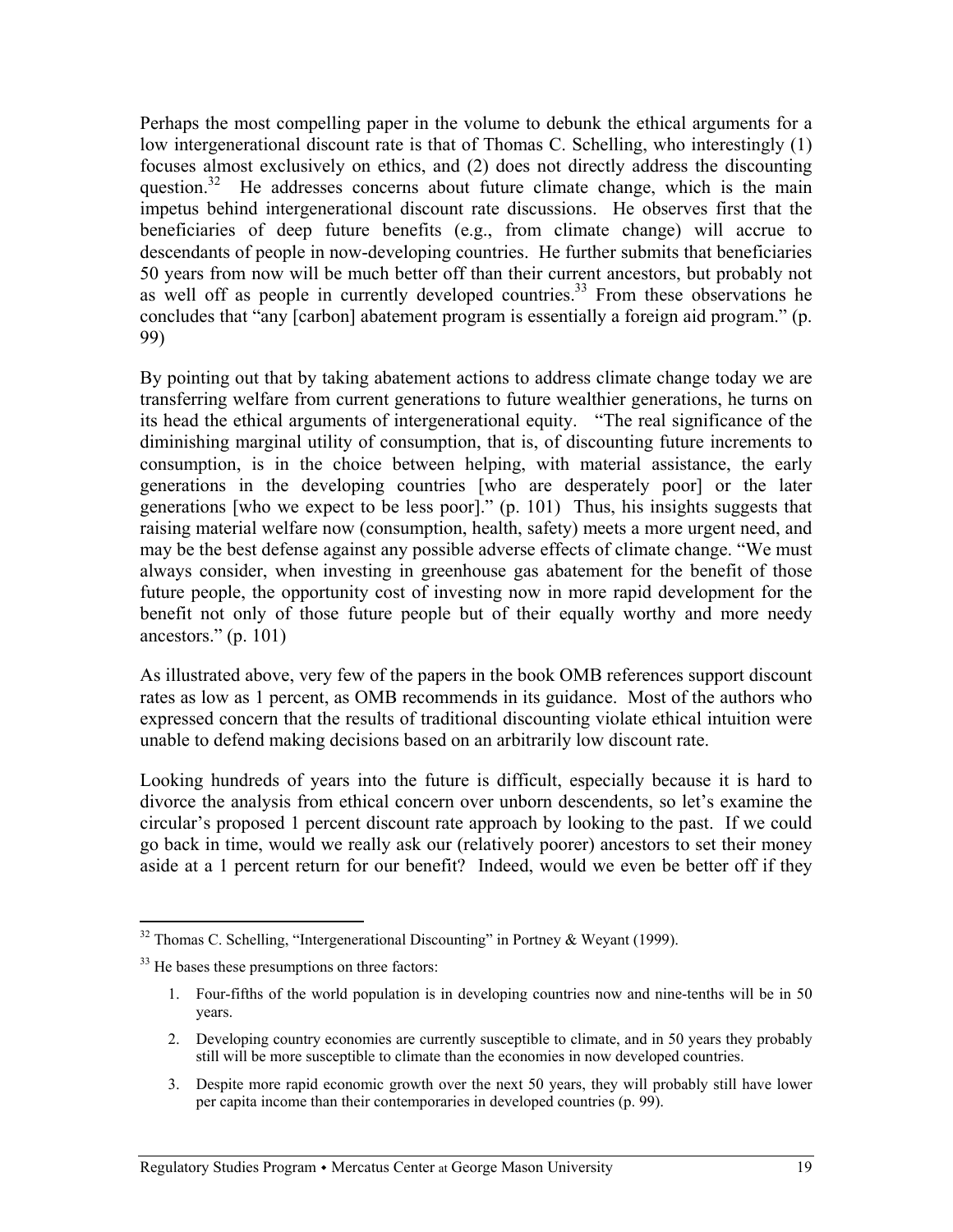had done so? They would have had to forsake many higher return investments to make this "investment in the future" and as a result, our standard of living would likely be lower today, even with the "inheritance" they left us invested at a one percent rate.

In comments on a paper in the volume, Jerome Rothenberg notes that abatement (of future problems, like climate change) takes two forms: prevention or adaptation. A subset of adaptation "is to make provision for a general subsidizing of those [future] generations in terms of overall productivity—in effect, a reimbursement to them for sustaining unmitigated climatic damages." (p. 106) Thus, the opportunity cost of preventive abatement actions is the lost productivity of adaptation/reimbursement investments, which can be approximated by market rates of return on capital.<sup>34</sup>

We believe it is a mistake to vest the discount rate with moral significance. It is simply a price, formed by the interaction of supply and demand and strongly influenced by the state of technology. It should reflect the opportunity cost of the investment, or the foregone benefits of other projects not undertaken as a result of a mandated government expenditure, which could have provided value for future as well as current generations.

Rates of return that are required for private investments are already much higher than those routinely accepted by government agencies, in part because of the burden of taxation. If government agencies are permitted to justify proposals that return benefits of only one percent, and do that only after decades or centuries pass, low-value governmentmandated projects will displace ever greater amounts of private investment, raising the question of how the CEA can forecast long-term economic growth in excess of one percent annually, when it is so willing to displace the high-value private investment that drives economic growth.

On discount rates, OMB should reject proposals to derive "ethical" rates and should instead follow its own guidelines: "market prices provide the richest data for estimating benefits." (68 FR 5518)

3. Treatment of Transfer Payments

The draft guidelines suggest that regulatory transfer payments (offsetting benefits and costs that net to zero, but effectively transfer wealth from one group to another) do not affect total resources available to society. (68 FR 5524) This is too simplistic. Often these wealth transfers are the political motivation for the regulation. Indeed, the guidelines are skeptical of economic regulations, whose effects are dominated by wealth transfers, because we know that the net effect of economic regulation generally is a substantial social loss.

 $\overline{a}$ <sup>34</sup> Rothenberg also notes that when investments come at the expense of investment and consumption, a social discount rate, rather than the private cost of capital, is appropriate (p. 107).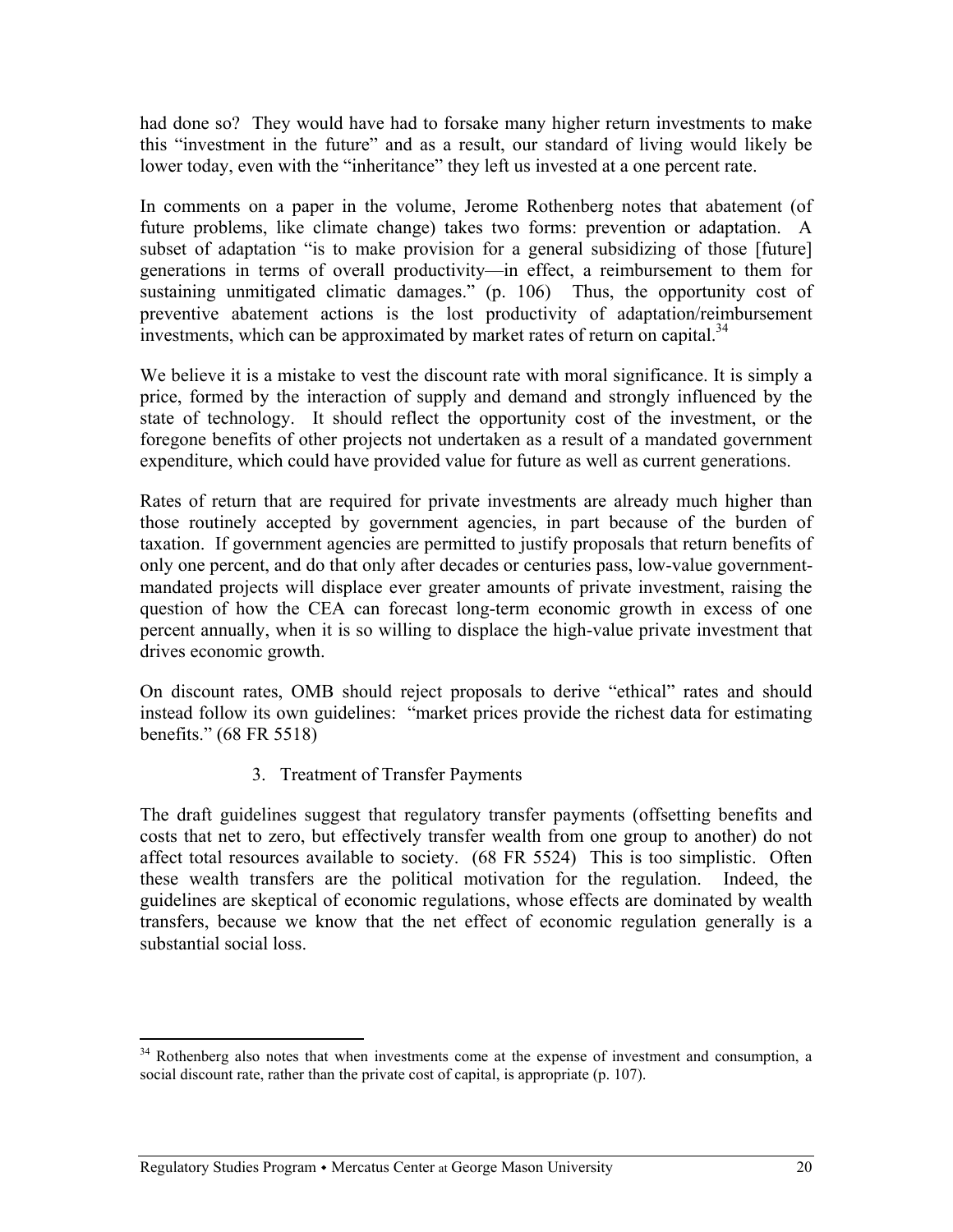Because of rent-seeking, wealth redistribution by regulation is not a zero-sum game. There are real costs associated with regulations that effect large "transfers" from one group to another. At the very least, OMB should estimate the deadweight loss associated with the transfer (as it has done in previous years' reports). In Circular A-94, OMB has estimated the "excess burden of taxation" at 25 percent of revenues. It would be surprising if transfers effected by regulation had a deadweight loss any less than that. In addition, regulations that transfer wealth are typically the product of lobbying and other rent-seeking behavior on the part of the beneficiaries. Such rent-seeking will dissipate the benefits, so that costs assumed to be transfers may in fact represent real resource costs.<sup>35</sup> OMB should investigate and report these costs.

## **VI. Accounting Statement**

The guidelines direct agencies to prepare an accounting statement for major final rules to be used in OMB's annual report to Congress on the costs and benefits of regulation. To the extent that agencies follow the suggested format and guidelines, the estimates provided in OMB's annual reports will be much more reliable than they are today. As noted above in the discussion of transfer costs, we encourage the guidelines and the accounting statement to recognize that so-called transfer payments can include large dead-weight losses that should not be ignored.

# **VII. Conclusion and Recommendation**

Issuing clear analytical guidelines, and holding agencies accountable for complying with them, is an important step toward regulatory reform. Many aspects of the draft guidelines are sound. However, the circular should be more demanding of agencies' initial justifications of regulatory action. It should stress the comparative analysis of market failure and regulatory failure, and not simply rely on the results of benefit-cost analysis to justify regulatory interventions. This is necessary to avoid the "Planner's Paradox"—the tendency of planned solutions to appear superior to unplanned market solutions in any forecasting model or benefit-cost analysis.

The circular's guidance for estimating benefits and costs has some serious flaws, particularly its recommendation for the use of non-market "contingent valuation" benefits and non-market "ethical" discount rates. These recommendations cannot be defended and would undermine the care and detail embodied in the rest of the guidelines. Taken together, they amount to a license to: "Imagine some benefits. Imagine they go on forever. . . ." If these techniques are permitted, then economic analysis will lose its capacity to impose scientific rigor on regulatory decisions. The guidelines should also recognize that regulatory transfer payments impose real costs on society and develop recommendations to account for the associated dead-weight losses.

<sup>35</sup> Gordon Tullock. "The Welfare Costs of Tariffs, Monopolies and Theft" *Western Economic Journal*, 5, pp. 224-232 (1967).